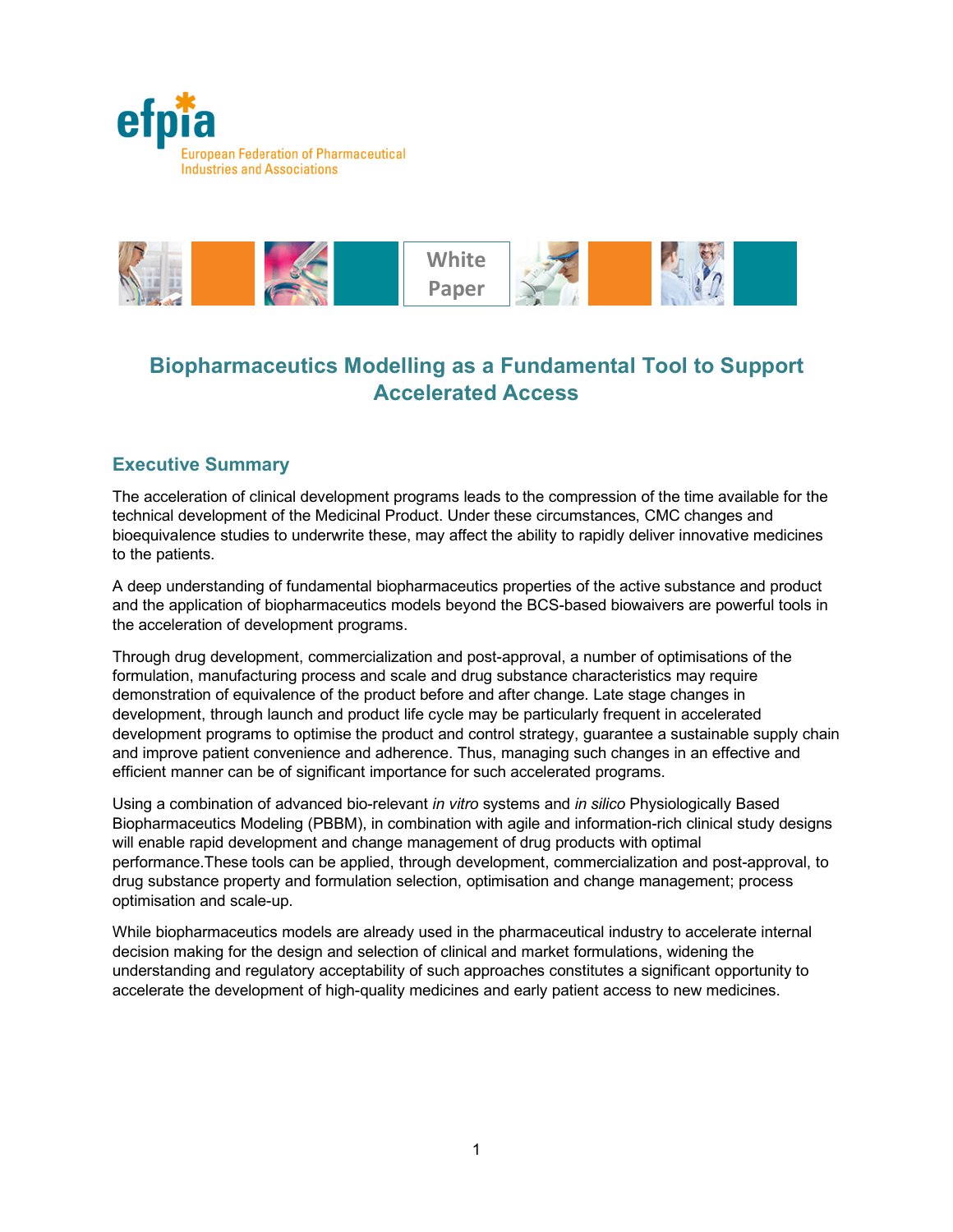# **Introduction**

In response to the need to accelerate development of high-quality medicines that meet unmet medical needs, regulators in various jurisdictions have introduced new regulatory approaches with focus on faster translation of scientific breakthroughs to products for patients.

In the USA the 'Breakthrough Therapy Act' was signed into law on 9 July 2012. FDA issued a Guidance for Industry Expedited Programs for Serious Conditions – Drugs and Biologics in May 2014 and a draft Guidance for Industry FDA Rare Diseases Common Issues in Drug Development in February 2019.

In Europe, after the initial Medicines Adaptive Pathways to Patients (MAPPs) program in 2012, EMA introduced two new regulatory approaches: Adaptive Pathways (AP) and Priority Medicines (PRIME) in 2016.

In Japan, the SAKIGAKE Designation System for early product review was introduced in 2015 aiming at earlier marketing authorizations for innovative pharmaceutical products, medical devices and regenerative medicines.

These schemes are based on one or more of the following elements: enhanced interaction and early dialogue with developers, expedited review, application of surrogate endpoints and conditional approval for a restricted patient population.

The acceleration of clinical development programs leads to the compression of the time available for the technical development of the Drug Substance and Drug Product. In a traditional drug development program, the design and optimisation of the formulation for pivotal clinical studies and commercial supply would typically commence (at the earliest) in parallel with Phase 2 studies, building on learning from the first-in-human clinical data, with ample time for bridging studies to be performed off the critical path and ideally prior to the start of pivotal clinical trials. In contrast, under the accelerated development paradigm, Phase 2 clinical studies provide pivotal safety and efficacy data for registration. The drug product dosed in these studies becomes the reference product to which any subsequent drug product improvements must be compared according to the regulatory guidelines covering pivotal formulation comparisons (i.e. bioequivalence and biowaiver guidelines), which can restrict the scope of changes made. A different approach to formulation development, optimisation and bridging is therefore needed for accelerated developments, to avoid the risk of being constrained to launch a non-optimised early formulation and the associated drug delivery profile, and to ensure that patients can benefit from drug products which are optimised based on emerging clinical knowledge and understanding from human studies.

The impact of these issues on the patient and healthcare system is eloquently described by Herbrink et al. (2017)<sup>1</sup>, for Signal Transduction Inhibitors in the oncology setting. The authors cite the imbalance between the highly developed pharmacology of this class of drugs, and the frequently non-optimal formulations in which they are delivered. The following specific impacts are highlighted, which could be ameliorated or avoided through more optimal formulation development:

- Waste of drug substance due to low bioavailability, meaning that a high percentage of the drug substance (which can form a significant part of the product cost) is excreted without ever being absorbed
- Potentially insufficient efficacy over time, due to insufficient and/or variable bioavailability.
- Significant alterations in bioavailability with food and co-medications, leading to dosing constraints.
- Increased need for therapeutic drug monitoring in the clinical setting to avoid inadequate exposure due to the high inter-patient variability, leading to increased healthcare costs (the authors cite a need for dose correction due to inadequate exposure in 25% of patients in their institution).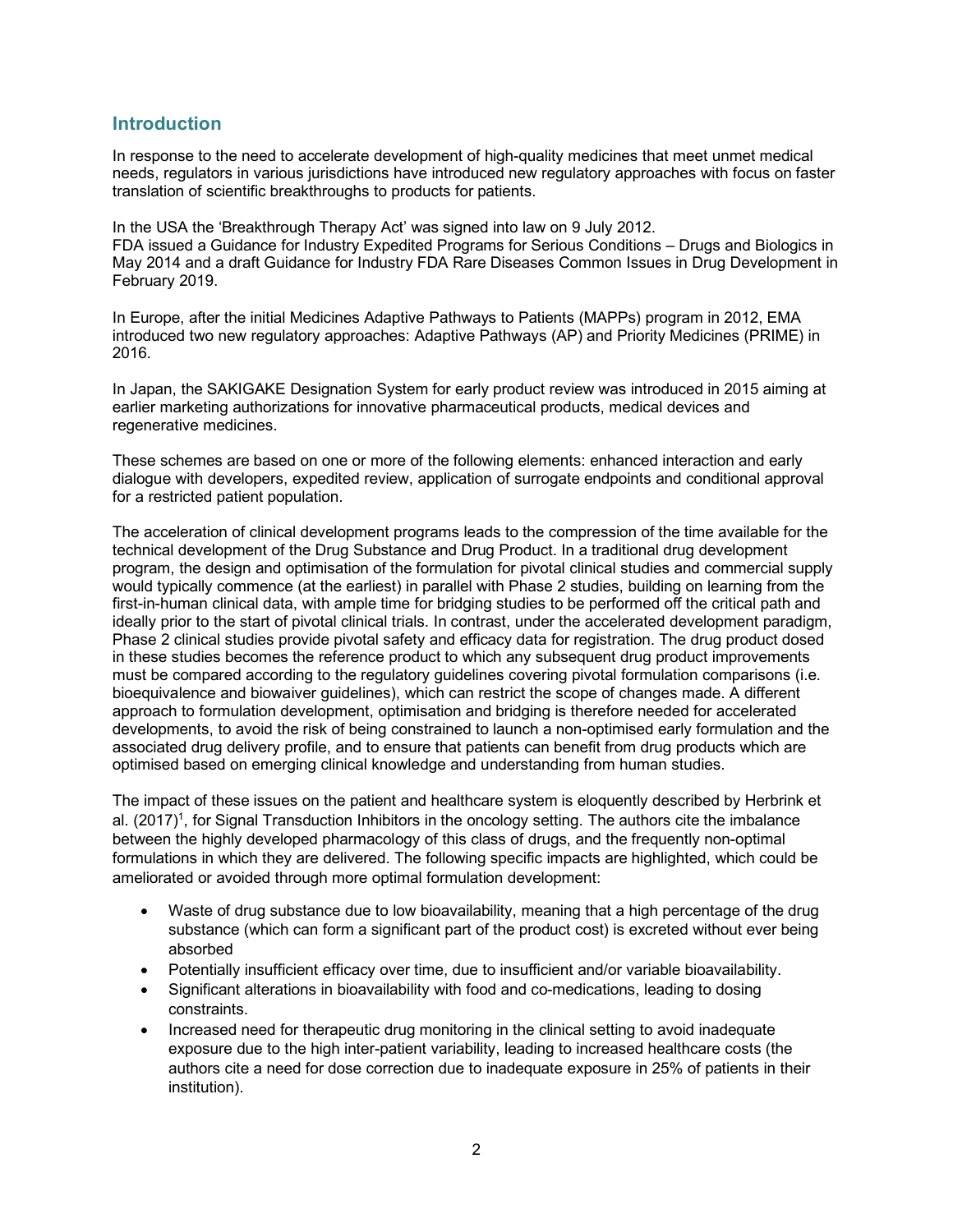Since limited mention of CMC aspects for those accelerated access approaches was available in the public domain, the pharmaceutical industry has been pursuing interaction with the regulators to discuss options that may be acceptable to Regulatory Authorities to support accelerated access to medicines by reducing the overall time required to develop a new product without compromising quality and safety. In December 2017, after consultation with EMA, EFPIA-EBE published a White Paper<sup>2</sup> outlining options for the acceleration of CMC development. The White Paper underlines principles and illustrative examples of CMC approaches to development and manufacturing which a company may undertake to facilitate accelerated review or early access. Areas of opportunity are identified in the White Paper such as process validation, stability, control strategy, formulation and manufacturing process development and use of biopharmaceutics models.

In November 2018, EMA and FDA jointly organized a stakeholder workshop on support to quality development in early access approaches such as Priority Medicines and Breakthrough Therapies. Most focus areas described in the White Paper were addressed during the workshop, however, biopharmaceutics modeling could not be discussed as it is a topic which goes beyond the CMC area and requires PK expertise which was not part of the workshop. This highlights the need for experts in quality and PK to work together on the development of Biopharmaceutics modeling tools.

Industry believes that a deep understanding of fundamental biopharmaceutics properties of the active substance and product and the application of biopharmaceutics models are powerful tools in the acceleration of development programs.

Therefore, this White Paper has been developed to illustrate some opportunities and applications of Biopharmaceutics models to support accelerated access to medicines by reducing the overall time required to develop a robust high-quality drug product with the desired clinical performance. The use of Biopharmaceutics models may also lead to a decreased need for *in vivo* data avoiding exposure of healthy volunteers during the execution of BE studies. Moreover, oncology is an area with a considerable number of medicines targeting unmet medical needs and being developed under accelerated programs. Often, due to the toxicological profile of these compounds, BE studies cannot be conducted in healthy volunteers. This requires studies to be conducted on patients, which makes recruitment slower, and the study conduct more complex. These kinds of compounds, which are likely candidates for accelerated access, necessitate a greater reliance on predictive tools.

# **Regulatory Considerations**

While biopharmaceutics models are widely used in the pharmaceutical industry to accelerate internal decision making for the design and selection of clinical and market formulations, regulatory applications to enable early access to new drugs have been limited so far. The establishment of a framework to be able to utilize information from biopharmaceutics models in a regulatory context could support acceleration of patient access to new medicines without compromise for the patients.

Through drug development, commercialization and post-approval, a number of optimisations of the formulation, manufacturing process and scale and drug substance characteristics may require demonstration of equivalence of the product before and after change. Late stage changes in development, through launch and product life cycle may be particularly frequent in accelerated development programs to optimise the control strategy, guarantee a sustainable supply chain and improve patient convenience and adherence.

To define whether equivalence can be demonstrated with *in vitro* data, reference is typically made to guidelines<sup>345</sup> describing the conditions and requirements for the application of biowaivers based on the Biopharmaceutical Classification System.

A biowaiver is generally accepted for immediate release drug products, which contain drug substance of BCS Class I or III and fulfil the following conditions: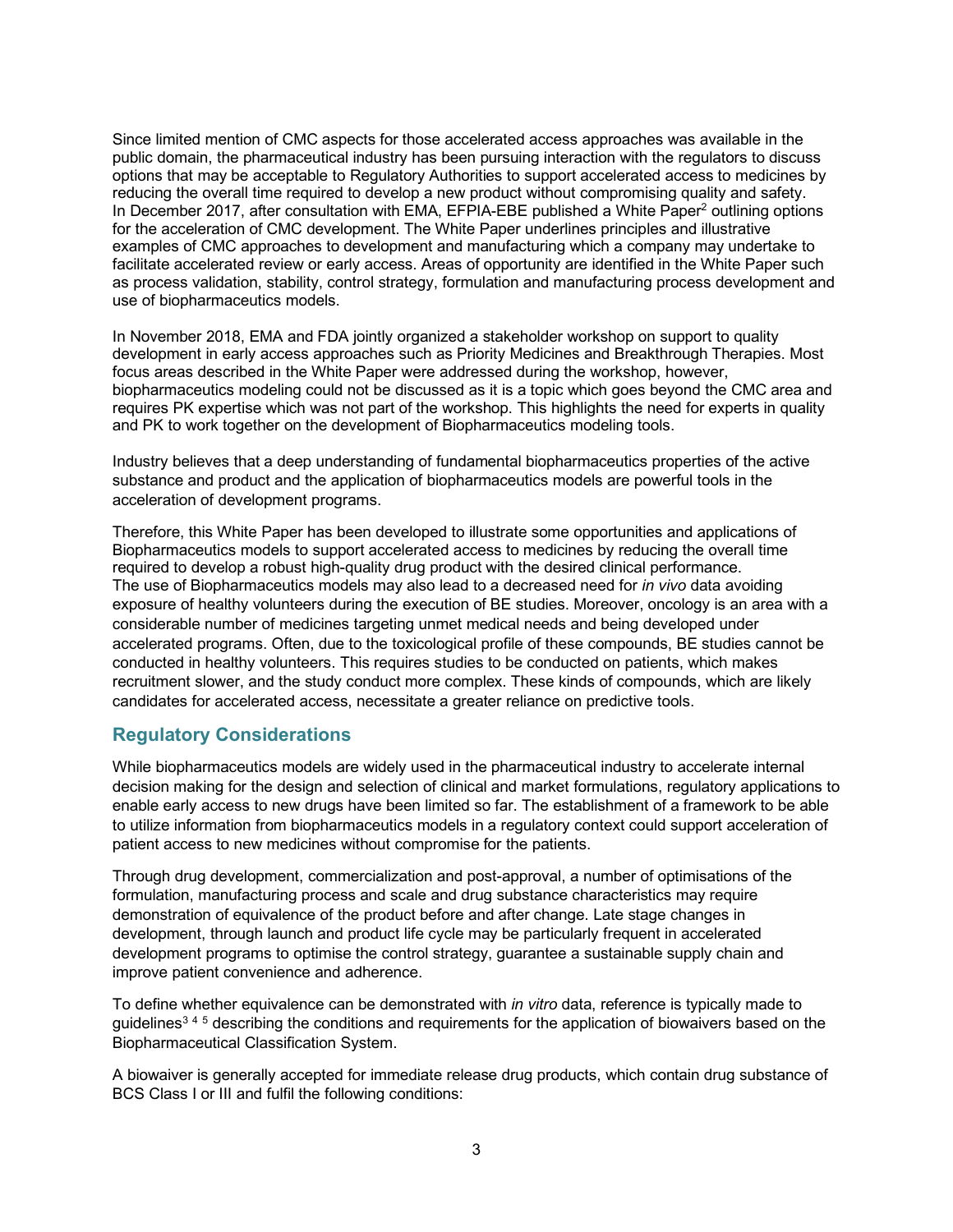- BCS Class I:
	- o Demonstrated very rapid (≥ 85% within 15 min) or rapid (≥ 85% within 30 min) *in vitro* dissolution characteristics and similar *in vitro* dissolution characteristics of the test and reference products under all the defined conditions
	- $\circ$  Excipients that may affect bioavailability are qualitatively and quantitatively the same
- BCS Class III:
	- o Demonstrated very rapid (>85% within 15 min) *in vitro* dissolution characteristics of the test and reference product
	- $\circ$  Excipients that may affect bioavailability are qualitatively and quantitatively the same and other excipients are qualitatively the same and quantitatively very similar

Dissolution is performed within the pH range  $1 - 6.8$  (at least 1.2, 4.5 and 6.8)

The same principles are described in the ICH M9 Guideline 'Biopharmaceutics Classification Systembased Biowaivers'6 .

Whereas the application of this widely recognized classification system supports the use of biowaivers in a number of situations, many drug substances are BCS Class II and IV or, if BCS Class I or III, do not fulfil the condition of being rapidly dissolving and/or meet the excipient limitations.

However, the scientific basis for understanding the risks of bio-inequivalence is rapidly evolving, and new biorelevant *in vitro* and *in silico* tools, often specifically targeted at the scenarios not covered by BCS biowaivers, are emerging. For instance, the EU funded IMI OrBiTo project (ORal BIopharmaceutics TOols), has promoted through industry/academia collaboration a more robust set of biorelevant *in vitro* tools for the prediction of human *in vivo* performance. <sup>7</sup> <sup>8</sup> Similarly, it has sought to determine best practice in the use of Physiologically Based Biopharmaceutics Modeling (PBBM) for the prediction of human pharmacokinetics including the impact of formulation change<sup>9</sup>. The IMI OrBiTo collaboration also actively engaged with regulatory agencies in mapping potential future strategies, for instance, as envisaged from the output of the collaboration's 2015 open meeting on *In vivo* Predictive Dissolution (IPD) and biopharmaceutical modeling and simulation in a regulatory context.<sup>10</sup>

There is an opportunity to move beyond traditional BCS thinking to understand *in vitro/in vivo* relationship on a product-specific basis, using the tools described later in this White Paper to enable the establishment of clinically relevant *in vitro* tests and acceptance criteria. This, in combination with *in silico* modeling, can be used to facilitate rapid product and process establishment, with optimisation and scale up based on knowledge of the potential *in vivo* impact of any changes, and ultimately to define the control strategy to ensure that drug product of suitable clinical quality is always delivered.

# **Opportunities**

.

Using a combination of advanced bio-relevant *in vitro* systems and *in silico* Physiologically Based Pharmacokinetic Modeling (PBBM), in combination with agile and information-rich clinical study designs will enable rapid development of drug products with optimal performance and facilitate product and process optimisation during the life cycle.

Advanced *in vitro* dissolution models can be used to predict *in vivo* dissolution and streamline selection of API solid form and formulations. Advanced *in silico* PBB models can be used to reduce uncertainty around likely clinical performance and inform formulation selection and Phase 1 study design. Investing in formulation understanding studies earlier in development will streamline later development and formulation bridging approaches and build confidence in the *in vitro* and *in silico* models. The use of flexible adaptive designs for clinical formulation performance studies can facilitate rapid formulation selection and development by enabling teams to respond to the data from each study cohort to inform the design of the next; whilst the use of the IV micro-tracer technique (where a concomitant intravenous radio-labeled micro-dose is given with an oral dose) enables generation of intravenous PK data much earlier in development, significantly reducing the uncertainty around *in silico* pharmacokinetic predictions.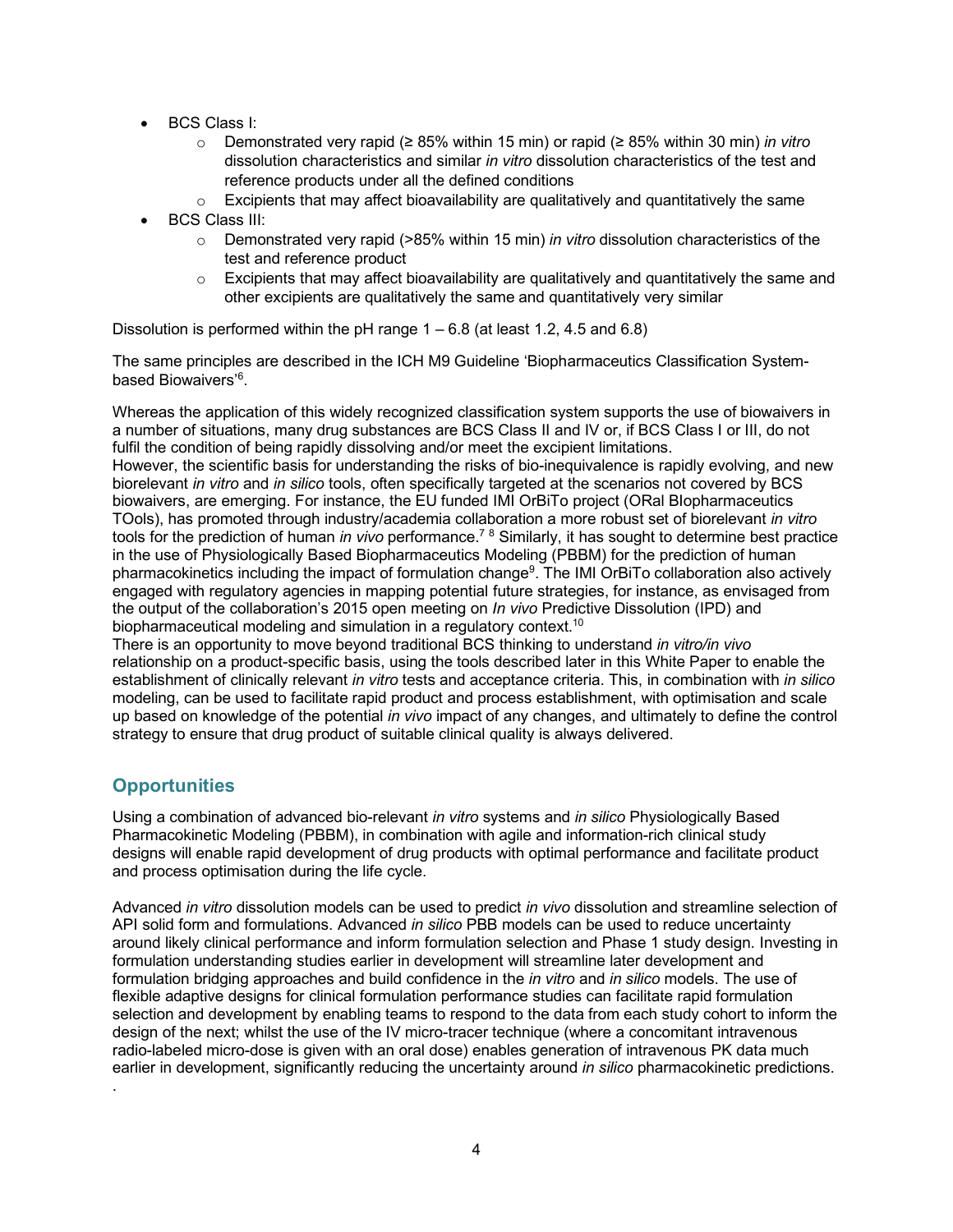These approaches can therefore enable rapid development of drug products with optimal performance and can be applied to drug substance property and formulation selection, optimisation and bridging of changes; process optimisation and scale-up. They can be applied through development, commercialization and post-approval. Examples of the opportunities offered include:

- Identifying and understanding critical factors for *in vivo* performance
- Faster selection of the commercial formulation
- More predictable BE study outcomes
- Reducing the need for critical-path BE studies (typically taking 6+ months) to support formulation optimisation and other changes required during fast moving projects (e.g. to particle size, manufacturing process, scale-up)
- Establishment of clinically relevant dissolution acceptance criteria without BE studies and unnecessary exposure of healthy volunteers
- Support rapid scale-up and supply chain robustness, corroborate the overall control strategy and guarantee supply continuity for these essential products minimizing the risk of supply shortage
- Anticipate food effect at early development stage

Figure 1 compares a typical drug development program vs. an accelerated development, illustrating the significantly compressed timelines for drug product development and formulation bridging in the accelerated scenario. For the standard development, first-in-human and Phase 2a studies are performed with a drug-in-capsule formulation. An IR tablet (IR1) is developed for Phase 2b and Phase 3 studies. The IR1 formulation is further optimised for commercial use, in parallel with Phase 3: drug loading is increased, minor qualitative excipient changes are made (beyond SUPAC Level 2), and the colour of the non-functional film coat is changed (IR2 formulation). For the accelerated development, The Phase 2b study becomes pivotal registration data. An initial IR tablet formulation (A1) is dosed at the start of the pivotal study, and the qualitative composition is optimised in parallel with the pivotal study (A2 formulation). Some batches of the A2 formulation are included in the pivotal study, and bridging is supported using predictive *in vitro* and *in silico* models. Further process optimisation and scale-up is conducted and registered as a post-approval change.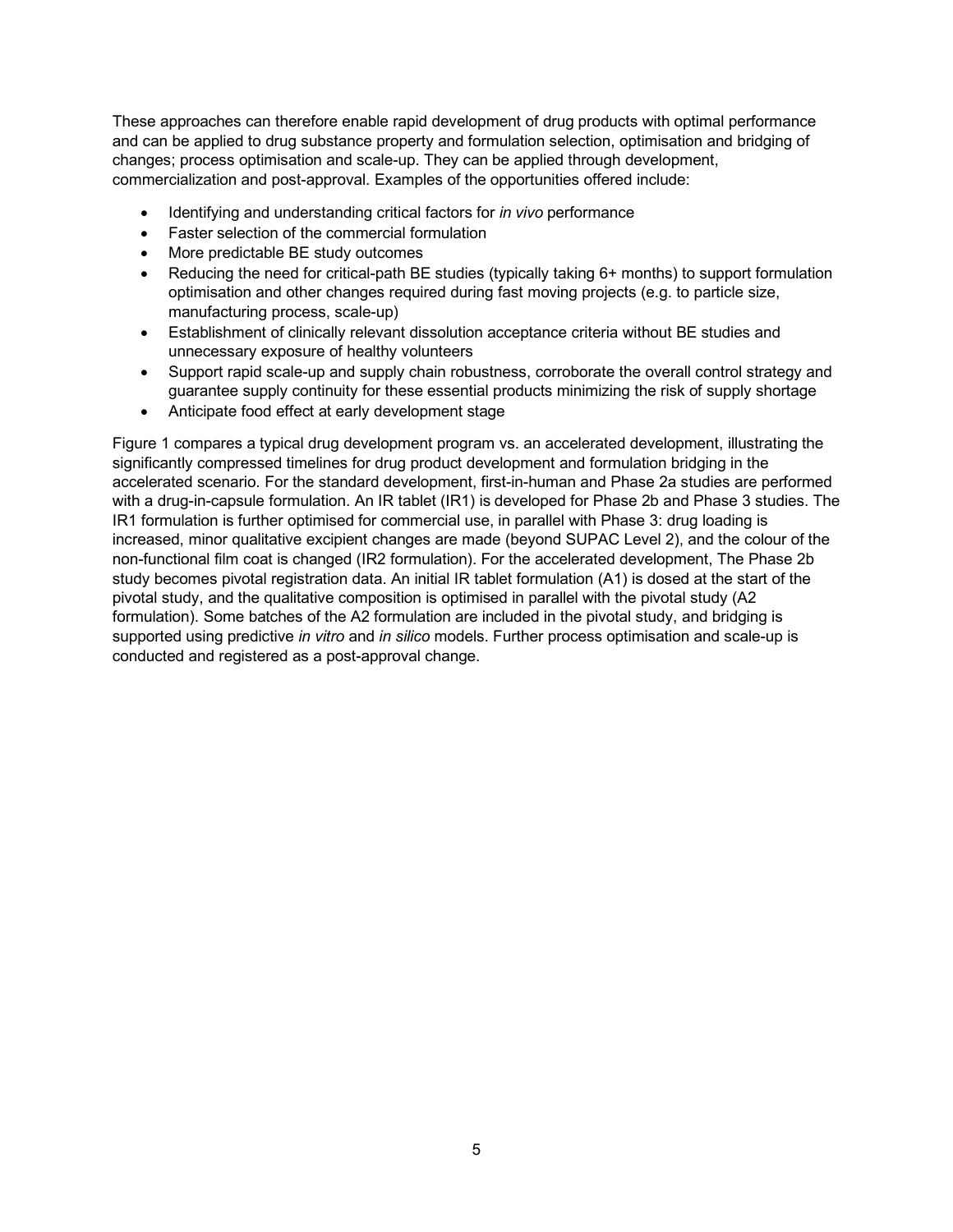#### Figure 1: Comparison of a typical drug development program vs. an accelerated development program

Standard development with two formulation changes between FiM and commercial

#### Year 2 Year 4 Year 5 Year 1 Year 3 Year 6 Year 7 Year 8 Year 9 Year 10 01 02 03 04 01 02 03 04 01 02 03 04 01 02 03 04 01 02 03 04 01 02 03 04 01 02 03 04 01 02 03 04 01 02 03 04 02 03 04 01 02 03 04 01 02 03 Marketing



#### Accelerated development with formulation optimization and scale up in parallel to pivotal Phase 2b study and post-approval changes

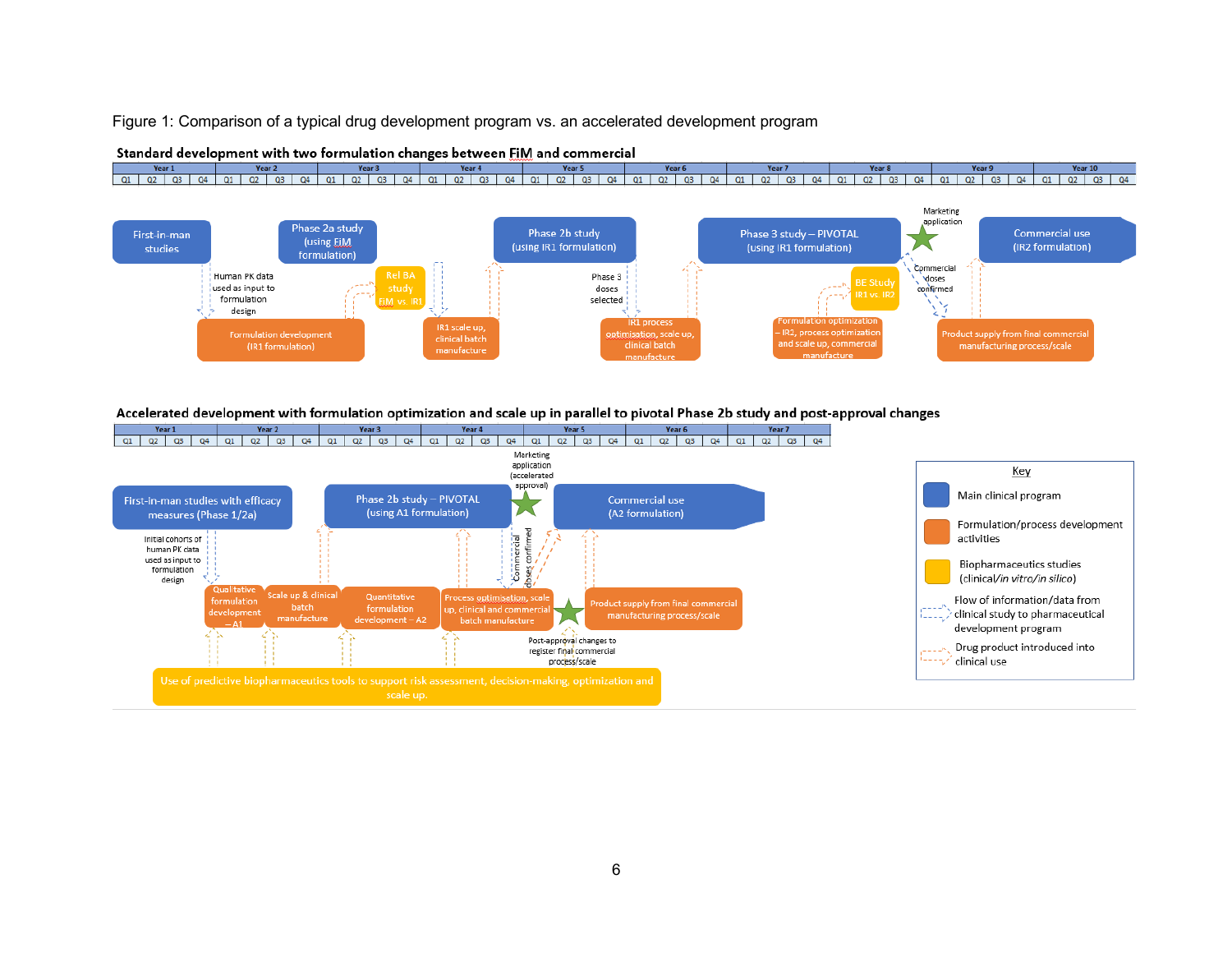# **Applications of Biopharmaceutics Models**

This section illustrates examples of applications of various Biopharmaceutics models such as bio-relevant *in vitro* systems and tools, *in silico* modeling of *in vitro* tests, *in silico* physiologically based biopharmaceutics models, and agile and information rich *in vivo* study designs. The application of these tools can support accelerated access and sustained supply of medicines developed under accelerated programs.

# Bio-relevant *in vitro* Systems/Tools

Emerging biorelevant *in vitro* tools can be used as a stand-alone model, with the biorelevant *in vitro* tool replacing more conventional dissolution in a traditional IVIVC. Recently, the IMI OrBiTo collaboration produced a decision tree to guide scientists through some of the many different options for biorelevant dissolution. 11

Biorelevant dissolution may be used in one of two complementary ways with PBB models.

- 1) To independently confirm that the key sensitivities are correctly identified, and the range of *in vivo* dissolution profiles estimated by a PBB model are realistic
- 2) To generate more reliable model input data, which can then be incorporated into the PBB model.

Biorelevant *in vitro* tools vary in their complexity, with the degree of complexity needed being dependent on the drug and product properties and the purpose of the test. Examples of complex models which holistically incorporate secretory, dynamic and motility-related properties of significance for upper GI tract behavior of drugs and dosage forms that are challenging to mimic in simpler tests include:

- TIM-1 /TinyTIM (TIM Company)<sup>12</sup>
- DGM/Model Gut (Bioneer/IFR)<sup>13</sup>
- The BioGIT model (developed by the University of Athens)<sup>14</sup>
- The GIS model (developed/optimised by the University of Michigan)<sup>15</sup>
- Further information on the background and the development of these tools can be found in the appropriate references (see reference section). This is not an exhaustive list, and other complex *in vitro* tools have been reported in the literature.

Examples of simpler biorelevant dissolution tools, which focus on one or two parameters important for specific drugs/formulation types include:

- The use of biorelevant media in USPII paddle apparatus, optionally with a media addition step to mimic stomach to intestinal transfer<sup>16</sup>
- The use of biorelevant media in the USPIII & IV apparatus for improved *in vitro* dissolution of extended/modified release dosage forms<sup>17</sup>
- The use of biorelevant media in simple gastric to intestinal transfer experiments to measure precipitation kinetics<sup>18</sup>

These tools have important roles to play in accelerated development and in lifecycle management, to support formulation design and optimization, predict likely product performance *in vivo*, understand biopharmaceutics risk and potential sources of variability in the patient population, and to assess the potential *in vivo* impact of changes made to API and formulation characteristics and manufacturing process.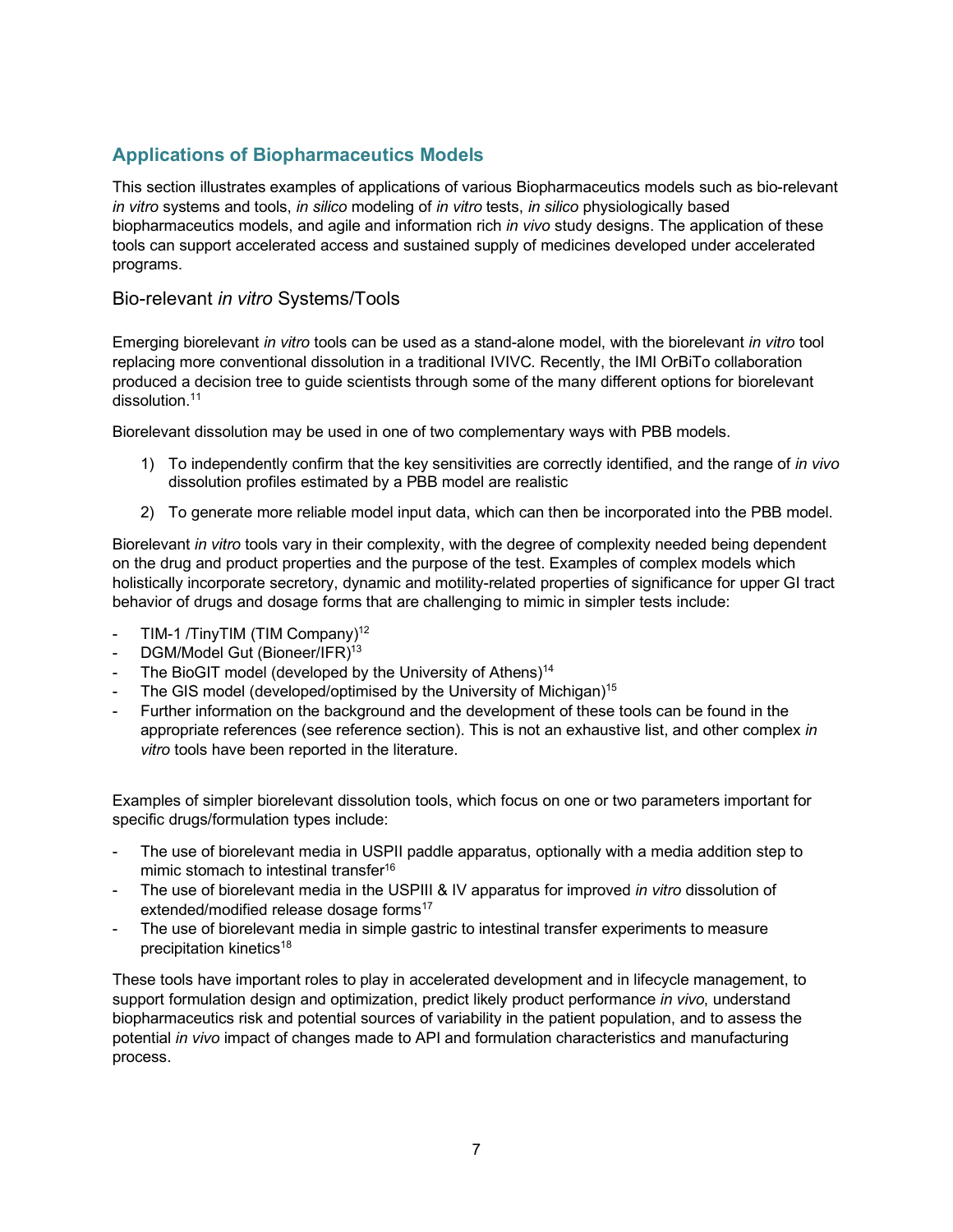## *In silico* modelling of *in vitro* tests

Recognition of the need for mechanistic modelling of *in vitro* experiments to extract optimal parameters for use in physiologically based biopharmaceutics models is evident through a number of published examples (Pathak, 2017, Basu, 2019)<sup>19 20</sup>. The combination of increasingly sophisticated and biorelevant *in vitro* experiments with mechanistic modeling should lead to improved ability to link product characteristics to clinical performance and enable industry and regulators to achieve more efficient, effective and clinically-relevant development throughout the lifecycle of the drug product (Suarez-Sharp et al 2018, Pepin et al,  $2020)^{21}$   $^{22}$ . Commercial suppliers of the most commonly used PBB platforms now supply tools for the modelling of *in vitro* experiments. Commonly used examples include the SIVA toolkit (https://www.certara.com/software-old/physiologically-based-pharmacokinetic-modeling-and $simulation/siva$ , which is designed to be used with the SimCYP PBPK simulator and the DDDPlus<sup>23</sup> software (https://www.simulations-plus.com/software/dddplus/), which is marketed by Simulations Plus for use with GastroPlus.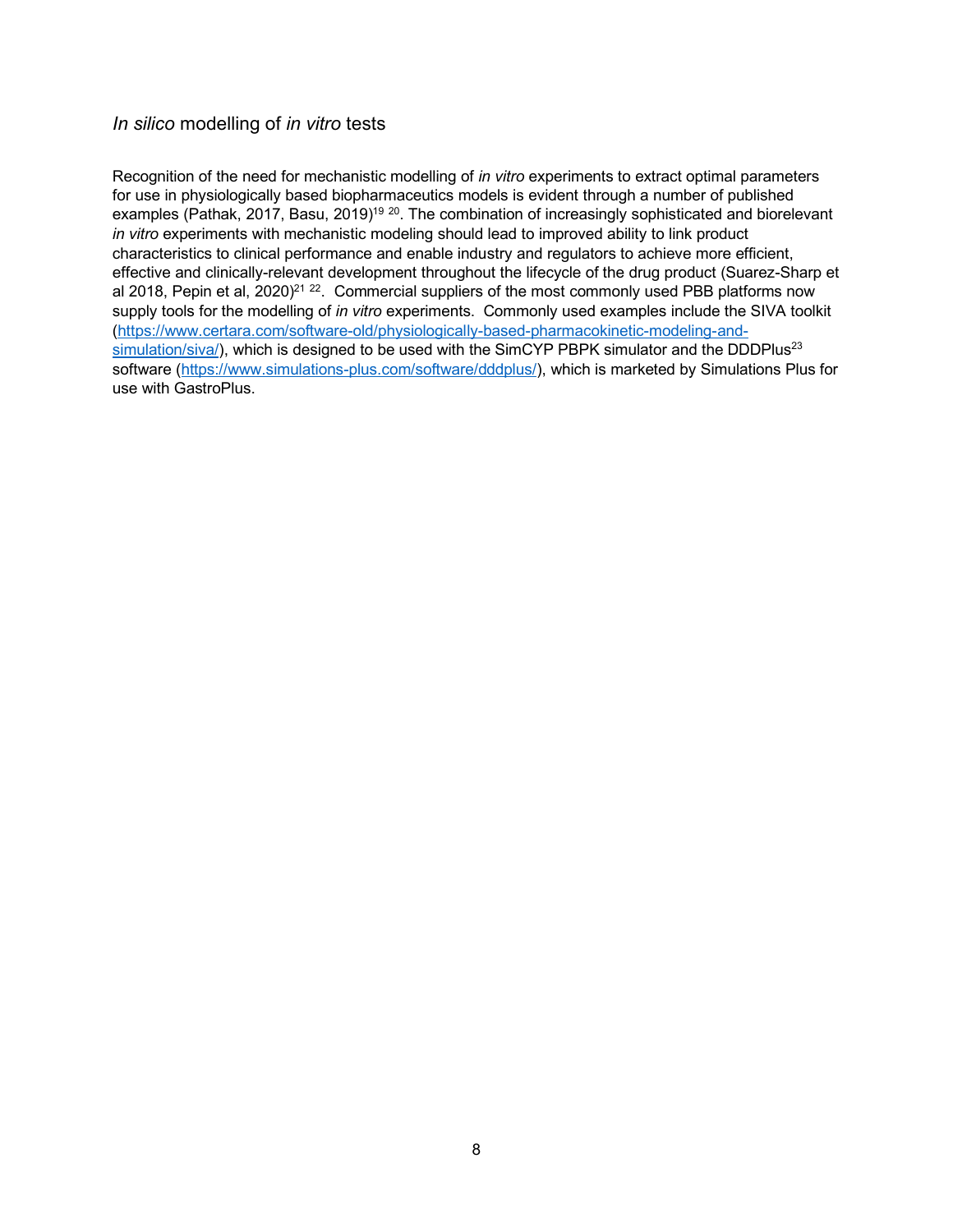# General considerations on Pharmaceutically Based Biopharmaceutics Modeling

In accelerated development scenarios, where only limited *in vivo* data are initially available, bottom-up approaches for PBB model development based on accurate experimental *in vitro* or *in silico* input data are particularly important. PBBM-based strategies for prediction of human pharmacokinetics are often employed (Jones, 2006. Miller, 2019)<sup>24 25 26</sup> and pre-clinical animal pharmacokinetic data may be leveraged together with the human relevant *in vitro* data. In addition, data obtained from animal experiments are often used together with PBB absorption models for animal species to gain understanding of drug absorption properties<sup>27</sup>. Pre-clinical species might offer an opportunity as a fast and time-efficient method to identify potential clinical dosage forms in early development phases or when significant changes in the formulation are requested. As long as the physiological conditions and differences are considered, as can be done in the animal PBB models, this can provide information about the absorption characteristics and its limitations and deliver at least a qualitative assessment of the human absorption situation. In the context of regulatory relevant PBBM before submission, the prediction of the drug product characteristics in animals is considered to be of minor importance as soon as human data are available.

As the drug product's *in vivo* performance is mainly determined by its dissolution behaviour in the GI-tract, an initial PBB absorption model which is focused on solubility, dissolution and permeation might be enough for *in vivo* characterization of the drug formulations. Post-absorption processes like distribution, metabolism and excretion (DME) have typically no relevance for the dosage forms performance in the intestine, but are necessary to integrate the absorption profile into the overall systemic exposure enabling a comparison of the simulated and the observed plasma concentration profile for validation purposes of the PBB absorption model<sup>28</sup>. However, non-linear DME processes like saturable hepatic first pass within the envisaged dose range need a special investigation, if the absorption rates of formulations under investigation are significantly different. Generally, there is an opportunity in the PBBM to only focus on absorption process in the early decision-making process.

A detailed parameter sensitivity analysis to evaluate the drug substance, product and process parameters which most influence the *in vivo* performance helps to establish the margins of a safe space<sup>29</sup>. The safe space represents boundaries defined by *in vitro* specifications (i.e., dissolution or other relevant drug product quality attributes), within which drug product batches are anticipated to be bioequivalent to one another. This can be mechanistically explained by other factors than dissolution being rate limiting for drug absorption such as permeation or gastric emptying, see Fig. 2. Within this defined safe space changes to the drug substance and drug product (e.g. polymorph, particle size distribution, composition, manufacturing process, etc.) will not have an influence on the *in vivo* performance.

Physicochemical data, which characterize the compound, should be used together with rich *in vitro* dissolution data to establish the PBB model. Information on permeability needs special consideration to be able to define if the absorption of a compound is dissolution or permeability controlled. The model evolves as more data are generated and integrated allowing verification of previous decisions. Such simulation-based decisions might enable acceleration of the programs before availability of *in vivo* data (e.g. relative BA/BE studies).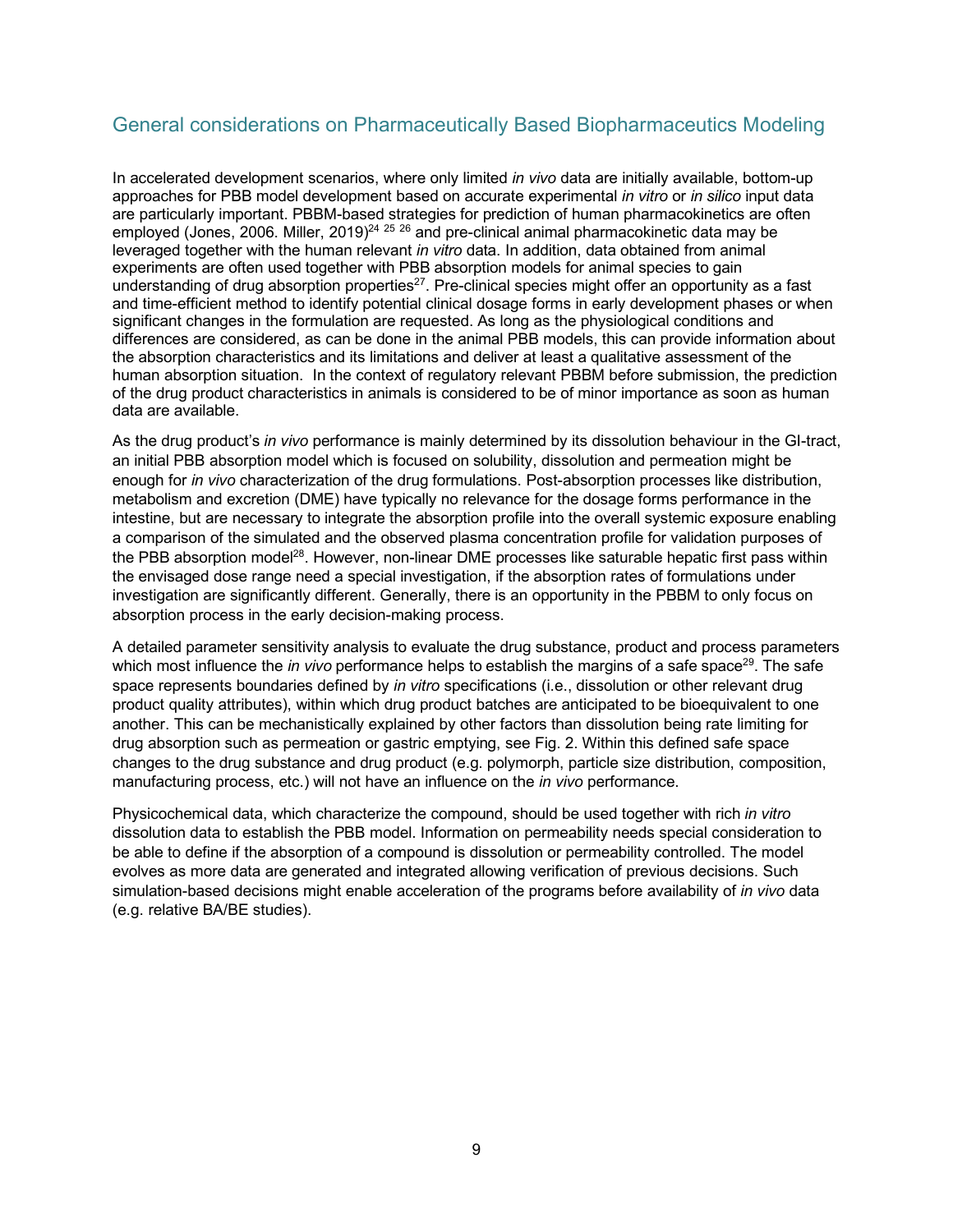Figure 2: Possible relationships between dissolution and drug bioavailability (based on Dickinson et al.  $2008)^{30}$ 



Beyond the safe space there is the area of IVIVC, where bioavailability in terms of AUC and Cmax depends on dissolution and shows a correlation. The knowledge of the absorption process is of fundamental importance in defining formulation strategies. If the formulation and its dissolution performance do not influence bioavailability, the focus can be on the manufacturability of the product as long as it remains within the safe-space area. Modern PBBM technologies support PK based development strategies based on the relationship between *in vitro* and *in vivo* performance and allow for PBBM based formulation development strategies within the safe space where quick adaptions to the drug product can be made without affecting the *in vivo* performance.31 <sup>32</sup>

# Applications of PBBM

Existing applications and data demonstrate viability of PBB models and justify their use in accelerated development programs. Some examples are presented in this document.

# *Use of PBB models as risk mitigation to ensure more predictable bioequivalence study outcomes and potentially reduce the need for critical-path bioequivalence studies.* An example is the bridging of formulation and/or process changes using an *in silico* model in lieu of a

human BE study for immediate release "borderline" compounds (i.e. compounds slightly beyond the ICH M9 eligibility criteria for a biowaiver).

PBBM has been used<sup>33</sup> to predict the formulation performance and to define a 'bioequivalence safe space' via virtual bioequivalence (BE) simulation. The case study presented below, describes a compound, with clinical PK data in healthy volunteers and patients using capsule and tablet formulations. The potential impact on the PK in patients by varying the tablet *in vitro* dissolution profiles was evaluated.

### Case Study

A PBB model was developed for both capsule and tablet formulations using clinical data "top-down" from several studies to set-up, verify and to apply/use the model. Sensitivity analyses were conducted to assess the effect of a tablet batch with slower dissolution kinetics. Virtual BE assessments were conducted. Virtual clinical trials were simulated (N= 25 patients) comparing the tablet batch used in a BE study and new batches with different drug dissolution profiles as drug input (Existing Batch with measured 98% dissolved at 45 min and Virtual Batch with assumed 80% dissolved at 45 min and less than 80% at 30 min).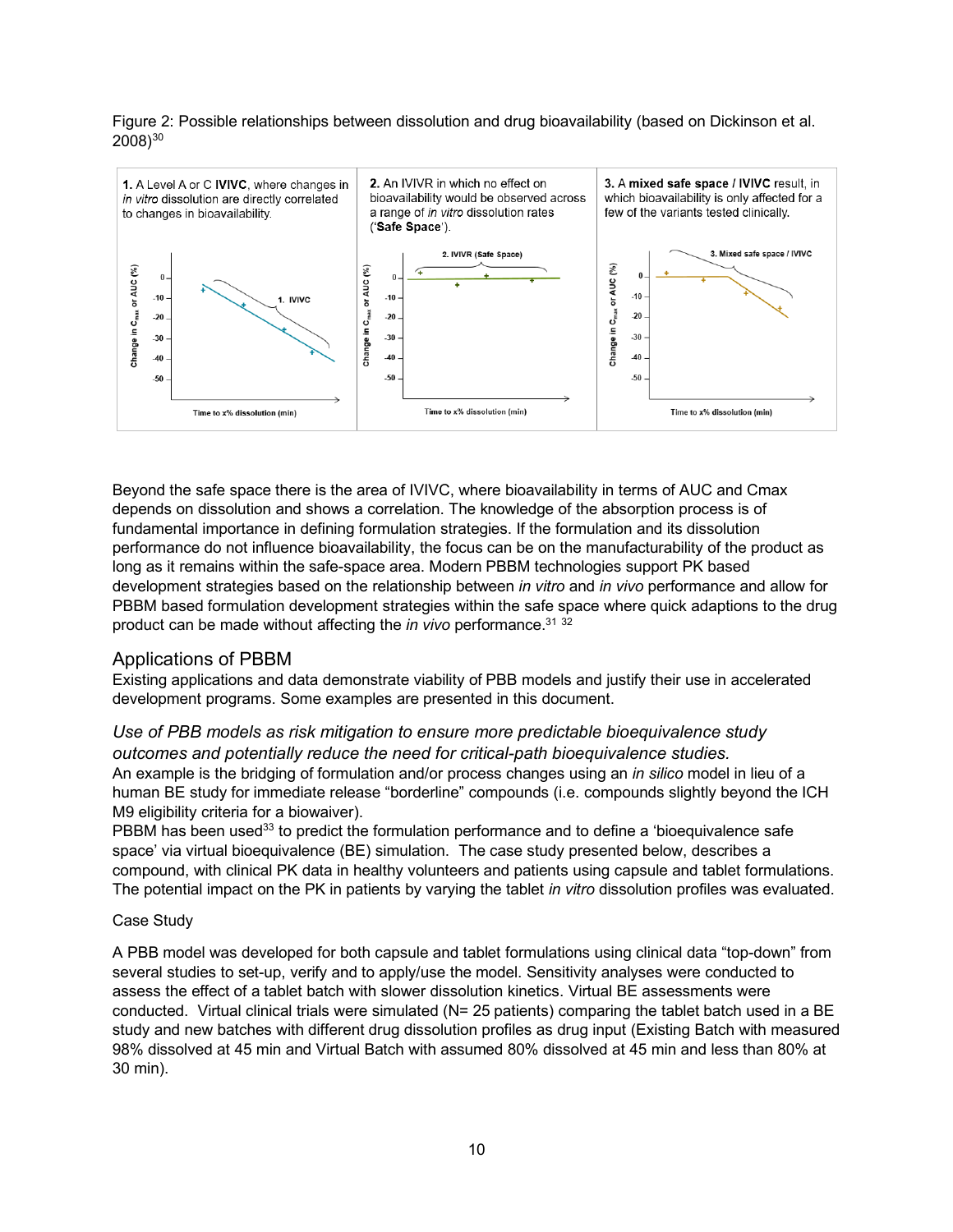The PK simulations suggest that the compound's absorption kinetics is not limited by its solubility and dissolution of the tablet in the gut, but rate-controlled by its moderate permeability. The simulation results indicate that a tablet with 80% dissolved at 45 min or less than 80% at 30 min at pH 2.0 would not alter the PK of the orally delivered compound in patients. This was consistent with similar PK between the capsule and tablet observed in healthy volunteers (capsule vs tablet BE batch) and in patients (capsule vs tablet commercial batch).

A bioequivalence 'safe space' was successfully established, linking *in vitro* with *in vivo* data, i.e. between dissolution data and clinical data. Using PBBM, slight changes in the *in vitro* dissolution of the tablet are not expected to affect the *in vivo* absorption kinetics (rate or extent) and the overall PK profile. This case study exemplifies a path to achieve an *in vitro*/*in vivo* link toward development of biopredictive dissolution methods to support BE biowaivers.

### *Other Applications*

Another example demonstrates that a weakly basic compound with pH-depending solubility quickly dissolves in the stomach but stays dissolved in the intestine without precipitation due to a high solubility in the intestinal fluids. This was demonstrated for etoricoxib IR tablets by PBBM 34 and verified by a BE study35. Therefore, the fast dissolution process in the stomach is critical for the *in vivo* performance and results in a permeation controlled absorption.

Based on those PBBM results, the product development can be continued simultaneously to the preparation of a confirmatory BE study using two formulations with different dissolution rates in case of slight changes in e.g. manufacturing process and site, PSD specification and minor changes in composition. This approach prevents a delay in development as the formulation related decisions are based on the permeation-controlled absorption determined by PBBM.

# *Use of PBB models to guide pediatric formulation development and accelerate the start of clinical studies in pediatric patients*

An example for the development of an oral solution of a weak base with strong pH dependent solubility and good oral permeability for use in pediatrics was described by Cordula Stillhart et al.<sup>36</sup> An oral absorption model was developed and verified with adult PK data obtained from Phase 1 studies. Fast and complete drug absorption in adults with no precipitation, although significant supersaturation was expected in intestinal fluid, was predicted by the model and confirmed with a two-stage *in vitro* dissolution test.

After scaling down the model to newborns, no significant impact of precipitation time, permeability, dose volume, bile salts solubilization ratio, and stomach/duodenum pH on the total fraction absorbed was predicted. However, some precipitation was anticipated in the newborn intestine when assuming reduced bile salts concentration.

A modified two-stage *in vitro* dissolution test simulating reduced concentrations of bile fluids and higher stomach pH in infants confirmed very stable solution, suggesting that the predicted *in vivo* precipitation was unlikely. Similarly, no influence of formulation excipients on the solubilization behavior was observed.

Based on these findings it was concluded that the oral absorption behaviour in adults and pediatric age groups is similar and no formulation effects were expected (minor adaptation of formulation between Phase 1 and 2/3). Therefore, infants were dosed in the pediatric study without a previous bioavailability study. Later on, the pediatric model was verified with PK data obtained from 33 infants (< 1 year old) and confirmed accurate PK predictions.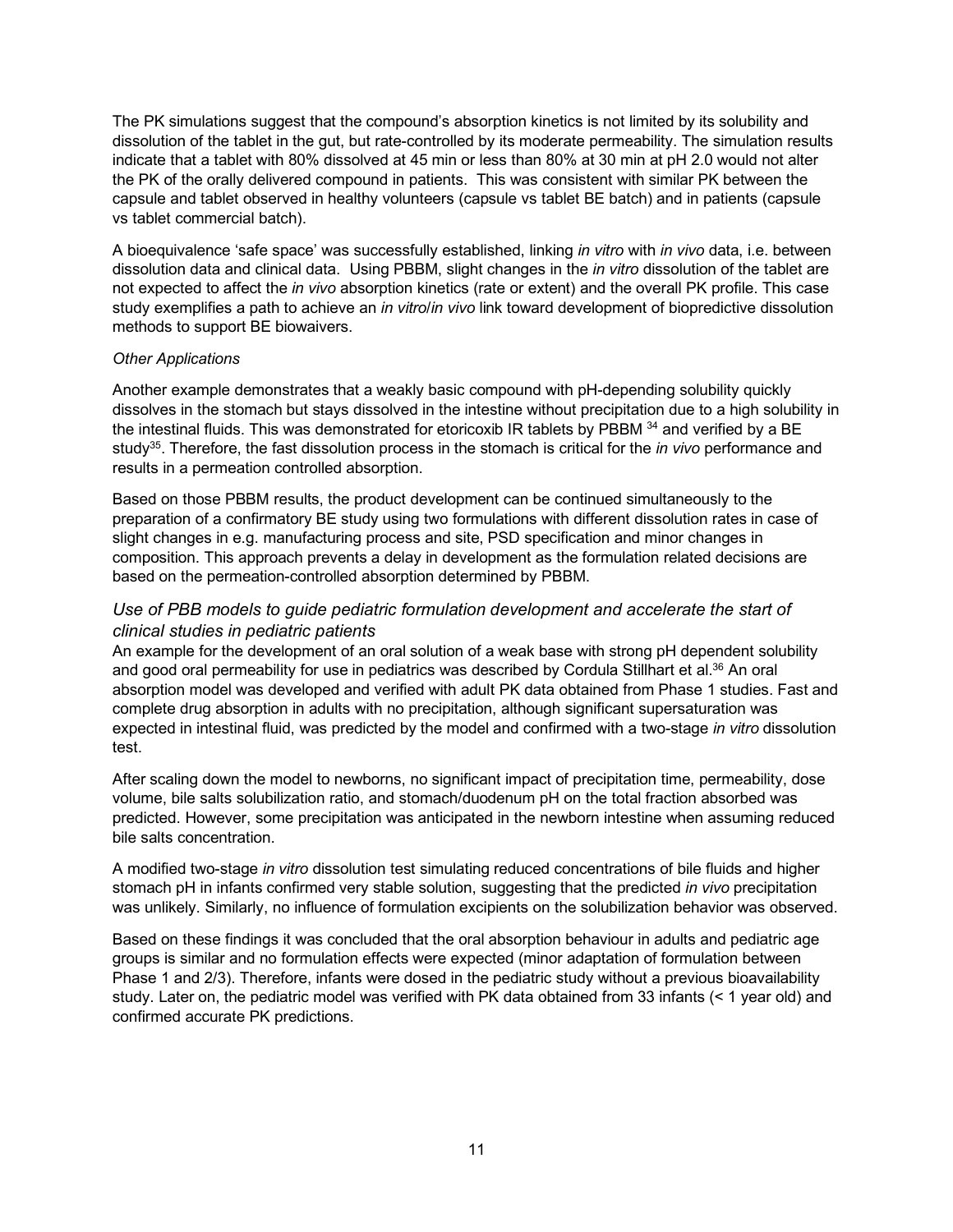

# *Use of PBB models to support control strategy related to specification setting for particle size distribution (PSD) and dissolution and selection of dissolution method based on limited data with the commercial process/formulation.*

An example of this application is described in 'Physiologically Based Absorption Modelling to Predict the Impact of Drug Properties on Pharmacokinetics of Bitopertin'. <sup>37</sup> The model predicted differences in *in vivo* bioavailability depending on particle size and was used for intrapolation and estimation of an appropriate particle size specification for a BCS Class II drug.

A further example is described by Pepin *et al*. (2016). <sup>38</sup> In this example, PBB absorption modelling was used in combination with clinical relative bioavailability data to define a dissolution safe space and underpin the dissolution and particle size specifications at time of registration. This approach was accepted by US FDA.

# *Use of PBB models to inform design of a second generation formulation fast-following commercial launch with a prototype/clinical formulation.*

*In silico* models are valuable in the development of a second generation formulation to improve patient convenience (e.g. taste masking) and compliance. Depending on the characteristics of the drug substance and drug product and the extent of formulation changes, it would be possible to use these models to bridge a new formulation for a line extension application instead of executing a human study. Kesioglou et al.39 present several cases related to studying the impact of formulation properties on the *in vivo* performance *via* absorption modelling, and the use of this information to guide robust formulation development. The examples presented span early and late development stages and include both immediate- and controlled-release dosage forms.

Mitra et al.40 present two case studies illustrating how *in vitro* dissolution profiles in absorption models can be used to predict bioequivalence of immediate- and controlled-release products.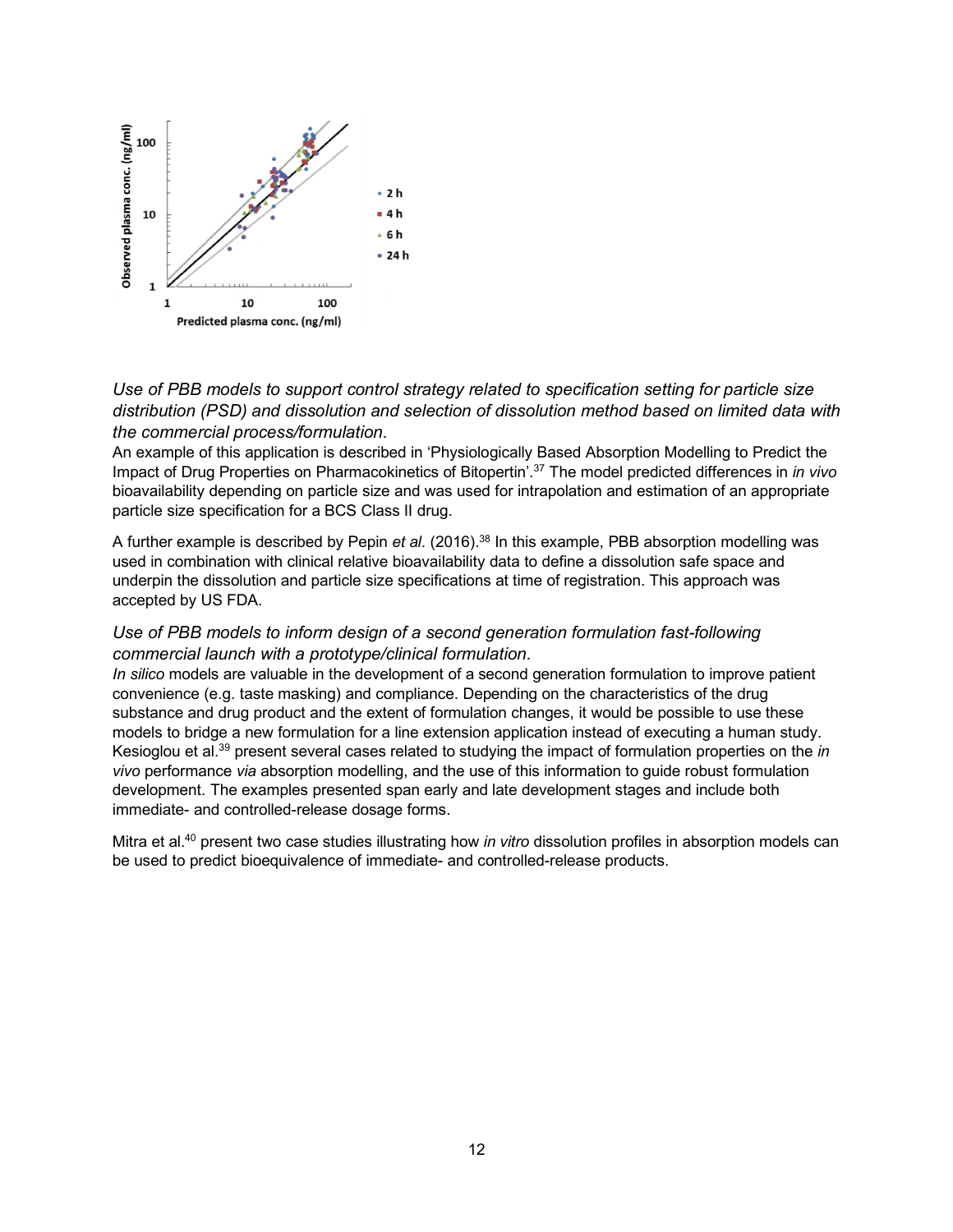# *Use of PBB absorption models to predict the effect of food and drug interactions due to changed gastric pH*

Clinically relevant drug interactions may be caused when drugs with pH-dependent solubility are coadministered with gastric acid reducing agents and so considerable efforts are taken during drug development to mitigate pH-dependent Drug-Drug Interactions (DDIs) and regulators may require clinical assessment. PBBM can play a prominent role in mechanistic understanding of pH-dependent DDIs and recent work has demonstrated that a wider application to streamline drug development and waive unnecessary studies is warranted (Mitra et al, 2020. Parrott 2016).<sup>41 42 43</sup>

Physiologically based modelling of food effects is also used widely within the pharmaceutical industry with numerous examples available in the literature. Although a thorough verification of a generic food effect modelling approach remains to be achieved<sup>44</sup>, examples have demonstrated the potential of the approach to extrapolate from one formulation to another and from one meal type to another<sup>45</sup> and to predict the effect of dose administration timing with respect to meals. A recent cross-company publication has proposed a strategy for implementation in drug development leading to regulatory impact (Tistaert 2019). 46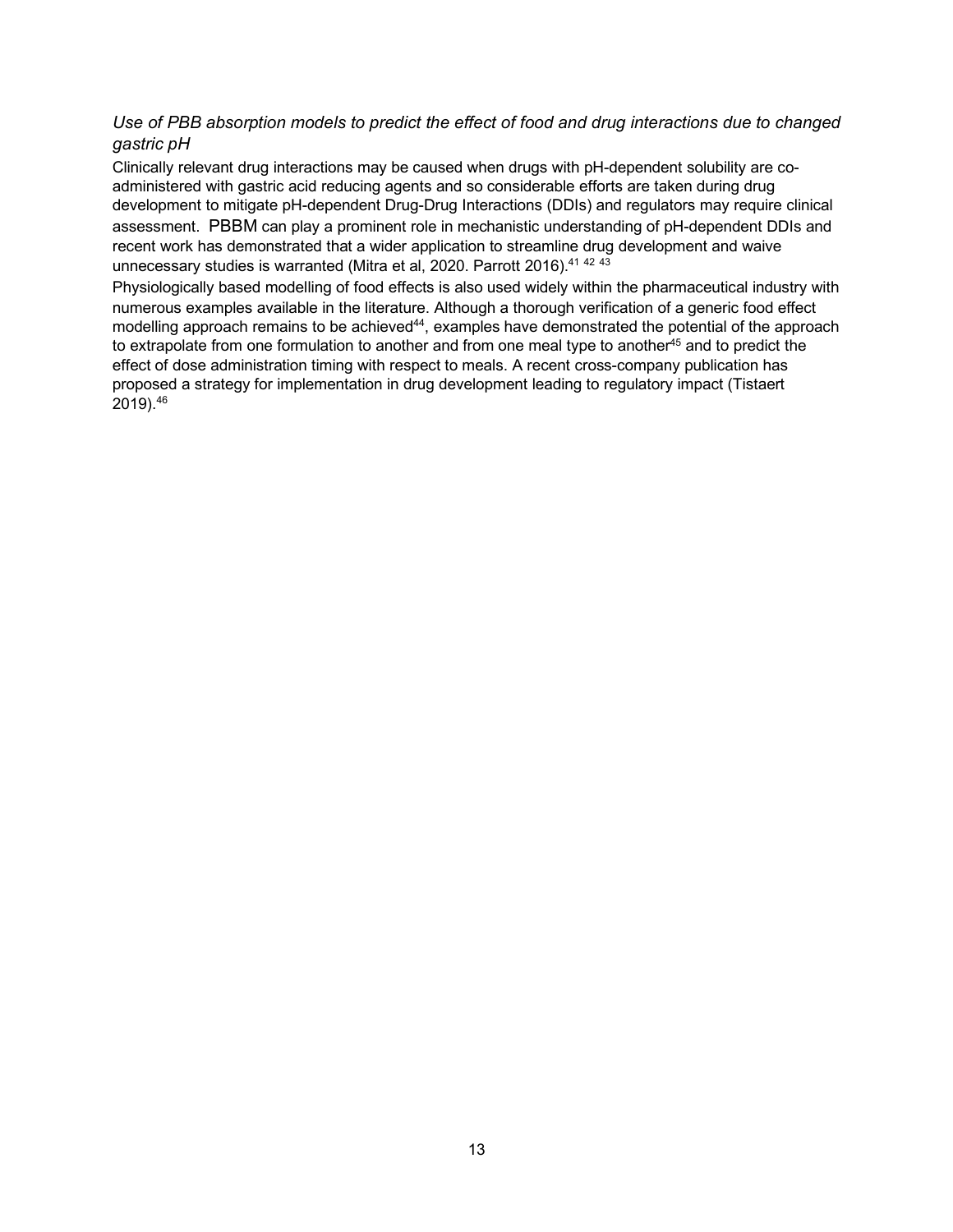# Agile and information rich *in vivo* study designs

As described earlier in this paper, the opportunity afforded by accelerated development and registration brings corresponding pressure on the development and optimisation of the drug product. The compressed development timelines mean that the traditional approach to studying formulation changes in the clinic (i.e. a linear approach where a relative bioavailability study is performed on an optimised formulation composition prior to clinical dose setting and manufacture of clinical batches) is highly unlikely to be feasible. Furthermore, for some oncology products (which are often the subject of accelerated developments due to the high unmet medical need in this area), dosing to healthy volunteers is either not possible due to the genotoxic nature of the API, or is only permitted at doses much lower than the highest clinical dose. Performing bioequivalence studies in patients typically takes much longer due to recruitment difficulties. A more agile approach to formulation optimisation and to characterising clinical formulation performance is therefore warranted for accelerated developments. Proactive design of the clinical pharmacology plan, including conscious integration with the evolving *in vitro* and *in silico* models, can provide opportunities to proceed more confidently with formulation changes later in the clinical plan, avoiding the need for relative bioavailability or BE studies on the critical path. Specific opportunities in this area are highlighted below.

# Opportunity: use of adaptive design studies for rapid formulation development

Adaptive designs can be used for rapid formulation selection and optimisation based on clinical data. Zann et al. describe the use of such a study for ME-401, a PI3K inhibitor.<sup>47</sup> As part of the first-in-human trial, several formulation approaches were assessed to identify the most appropriate formulation approach to take into patient studies, and subsequent cohorts were used for optimisation of the selected formulation (e.g. to increase drug loading). A flexible study design was employed, with real-time PK analysis to facilitate decision making between cohorts based on emerging data.

Utility in accelerated development: rapid development of qualitative formulation for pivotal studies based on human data.

# Opportunity: establish product-specific *in vivo/in vitro* understanding to bridge future changes

The concept of clinically relevant dissolution tests and specifications has been widely discussed in recent years among industry and regulators, including a recent industry White Paper and an M-CERSI workshop. <sup>48</sup> *<sup>49</sup> <sup>50</sup> <sup>51</sup> <sup>52</sup> <sup>53</sup> <sup>54</sup>* This approach is underpinned by a clinical relative bioavailability study, in which process and formulation variants with different *in vitro* dissolution profiles are administered and the impact on *in vivo* drug product performance is assessed. This enables the relationship between *in vitro* dissolution and *in vivo* performance to be defined on a drug product specific basis, so that the impact of future changes (e.g. to manufacturing process parameters) can be evaluated without the need for further clinical studies. These data can be augmented by developing *in silico* PBB absorption models to provide enhanced mechanistic insight.

Utility in accelerated development: Could enable later scale-up activities to be performed without the need for *in vivo* BE (based on the understanding and models developed), thus saving time and enabling commercial scale product to be dosed to patients more quickly. Notably, this approach enables *in vivo/in vitro* relationship to be established for a wider range of circumstances than the current IVIVC guidelines.

# Opportunity: clinical studies providing mechanistic insight into critical factors for absorption

Clinical relative bioavailability studies can be augmented with markers for aspects of GI physiology that can affect absorption. This provides mechanistic insight into critical factors affecting absorption, and enables the development of improved *in silico* absorption models by separating the 'noise' from physiological variability from product performance55. *In vivo* tools that can support this approach include: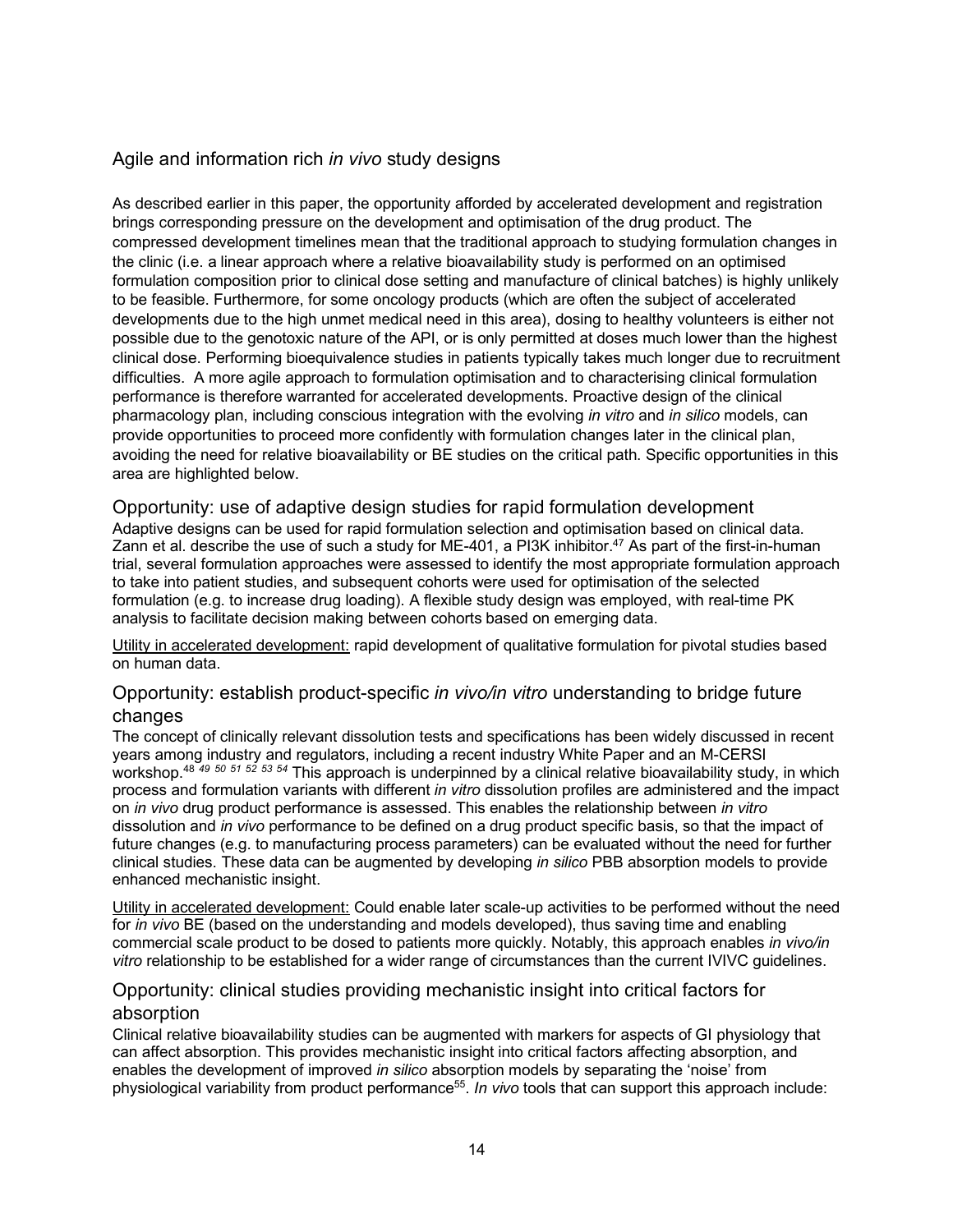- Smart Pills  $\odot$  to measure gastric pH and pressure<sup>56</sup>
- Salivary measurement of paracetamol pharmacokinetics to characterize gastric emptying<sup>57</sup>
- High resolution manometry for shear forces $58$
- Magnetic marker monitoring for *in vivo* dosage form disintegration<sup>59</sup>

Pepin *et al.38* developed a mechanistic PBB absorption model for Lesinurad, including customization for individual disposition parameters and gastric emptying times, which was used to justify drug product specifications in the US marketing application. Incorporation of accurate gastric pH was also shown to be a critical parameter in the *in silico* PBBM predictions for acalabrutinib<sup>60</sup>.

Utility in accelerated development: Understand the factors underlying pharmacokinetic variability, enabling the design of drug products with more optimal performance in the patient and the validation of *in vitro* and *in silico* tools to predict the impact of changes to drug product attributes. Enable product performance in the wider patient population to be more accurately predicted, by adjusting critical physiological parameters in the model to the extremes known to occur in the patient group (e.g. virtual BE trials in an *in silico* patient population).

In conclusion, accelerated developments necessitate a different approach to formulation development, optimisation and bridging to ensure that patients can benefit from optimised drug products. Agile and information-rich clinical study designs can be valuable in this setting to develop formulation understanding and underpin the development of *in vitro* and *in silico* models, to support flexible bridging approaches that go beyond the current regulatory guidelines based on deep product-specific mechanistic knowledge.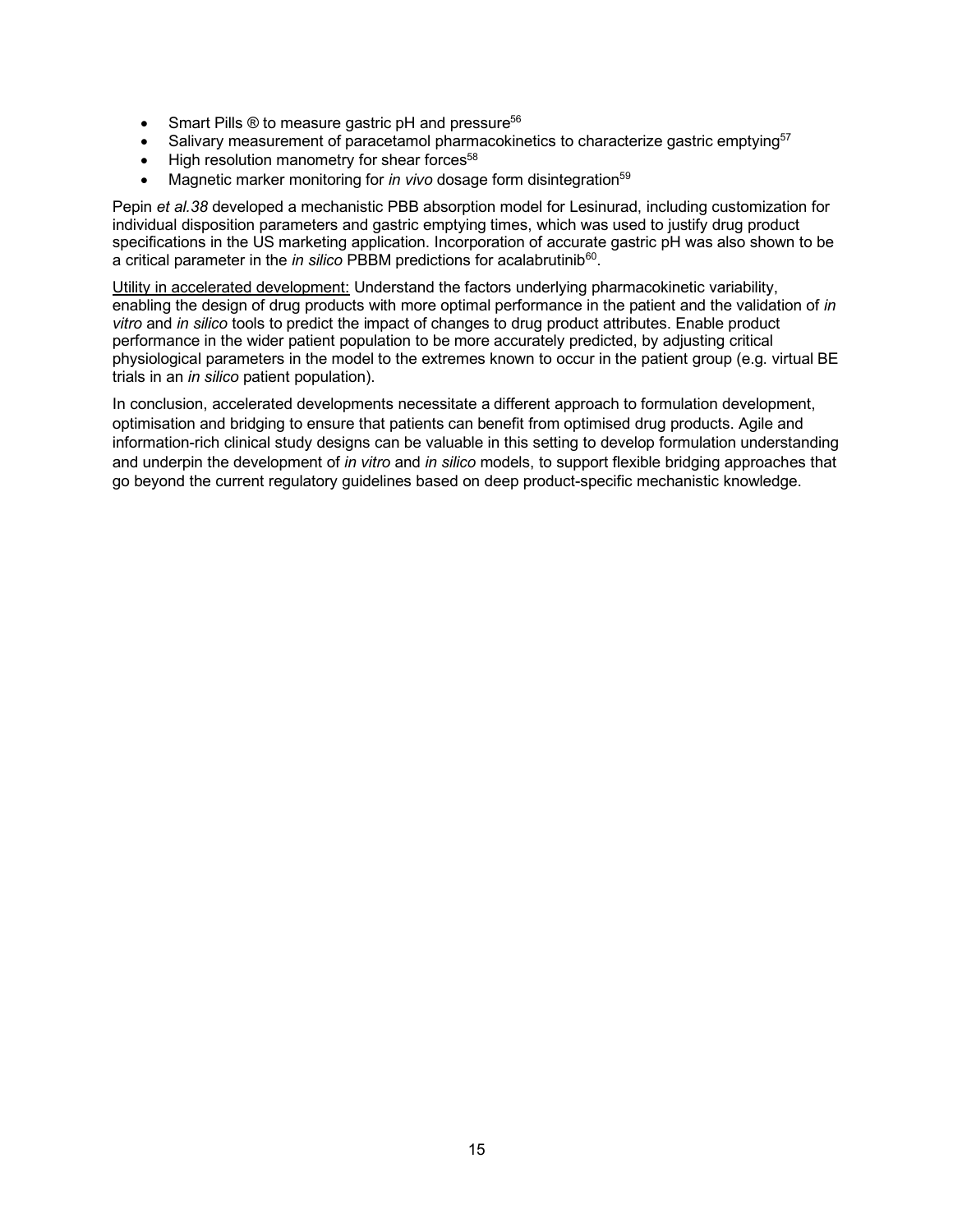# **Conclusions**

This White Paper has been developed to illustrate some opportunities and applications of biopharmaceutics models to support accelerated patient access to innovative medicines by reducing the overall time required to develop a robust high-quality drug product with the desired clinical performance. Industry believes that a deep understanding of fundamental biopharmaceutics properties of the active substance and product and the application of biopharmaceutics models are powerful tools in the acceleration of development programs.

This paper illustrates examples of applications of various biopharmaceutics models such as bio-relevant *in vitro* systems and tools, *in silico* PBBM, and agile and information rich *in vivo* study designs. The application of these tools can support accelerated access and sustained supply of medicines developed under accelerated programs.

There is an opportunity to move beyond traditional BCS thinking to understand *in vitro/in vivo* relationship on a product-specific basis, to enable the establishment of clinically relevant *in vitro* tests and acceptance criteria. This, in combination with *in silico* modelling, can be used to facilitate rapid product and process development, with optimisation and scale up based on knowledge of the potential *in vivo* impact of any changes, and ultimately to define the control strategy to ensure that drug product of suitable clinical quality is always delivered.

The discussion in this manuscript has focused on small molecule APIs administered as oral immediate release dosage forms, as this is the subject of many of the published examples. However, it should be emphasized that the same scientific principles of biopharmaceutics risk assessment can be applied to other drug product types and routes of administration, and indeed the generation of this knowledge and understanding would be equally necessary and useful to support accelerated development for these product types. The biorelevant *in vitro* methods and *in silico* models for these product types may be less well evolved than for the oral route and therefore would require more product-specific verification, thereby placing increased emphasis on the use of information-rich *in vivo* studies for these formulations.

The topics of biorelevant dissolution and PBBM were discussed in depth at the FDA M-CERSI workshop in September 2019. Both FDA and EMA presented their view on the opportunities and use of Physiologically Based Biopharmaceutics Modeling to build a safe space to gain regulatory flexibility while assuring consistent *in vivo* product performance for the marketed product relative to the clinical trial formulation and ultimately that every dose is safe and effective $616263$ 

We believe that continued scientific engagement and close collaboration between the Regulators and the Industry will be key to support the development of a harmonized, science-based global position on the application of these tools. This would represent an opportunity to unleash the potential of the existing biopharmaceutics tools and transform them into a powerful scientific and regulatory tool to support acceleration of technical development and early patient access to new innovative drugs.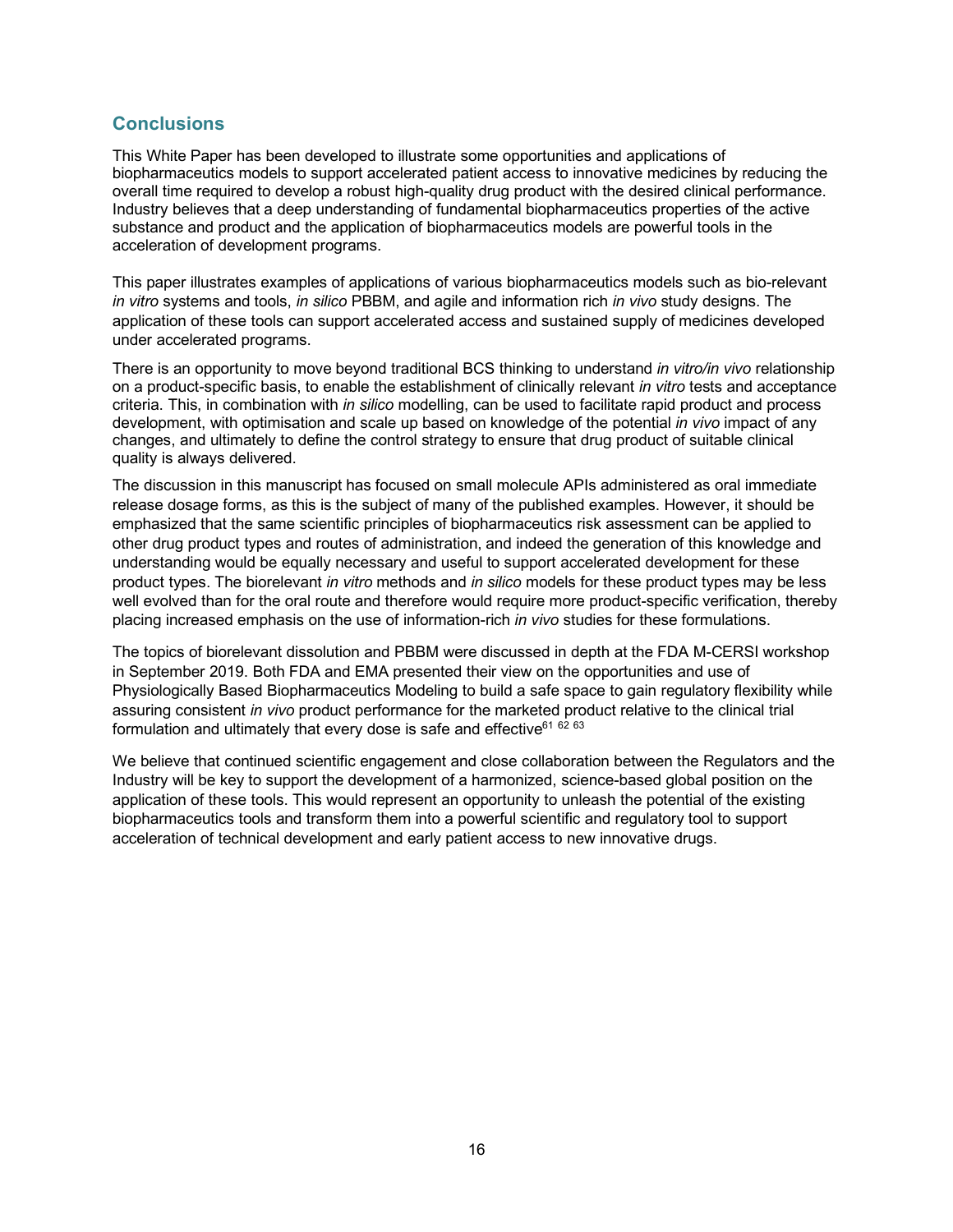# **Abbreviations**

- API: Active Pharmaceutical Ingredient
- BCS: Biopharmaceutics Classification System
- BA: Bioavailability
- BE: Bioequivalence
- CMC: Chemistry, Manufacturing and Controls
- DDI: Drug-Drug Interaction
- DME: Distribution, Metabolism and Excretion
- IMI: Innovative Medicines Initiative
- IPD: *In vivo* Predictive Dissolution
- IR: Immediate Release
- IV: Intravenous
- IVIVC: *In vitro in vivo* correlation
- M-CERSI: Maryland Center for Excellence in Regulatory Science and Innovation
- OrBiTo: ORal BIopharmaceutics TOols
- PBBM: Physiologically-Based Biopharmaceutics Modeling
- PK: Pharmacokinetic
- PRIME: PRIority Medicines
- PSD: Particle Size Distribution
- TNO-TIM1: TNO (Gastro-) Intestinal Model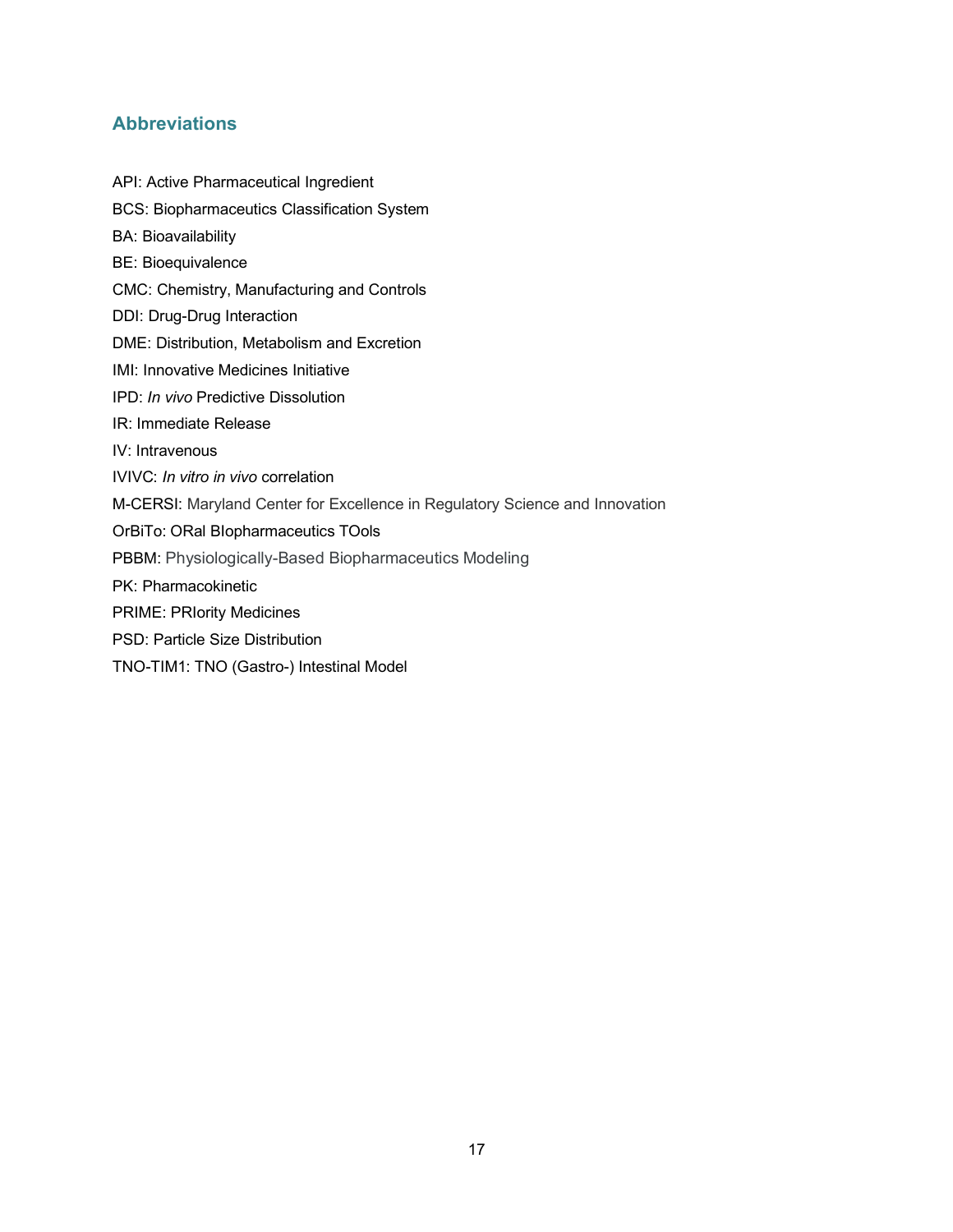# **References**

<sup>1</sup> Herbrink M. et al. "High-Tech Drugs in Creaky Formulations." *Pharmaceutical Research* 34(9) (2017):1751-1753. doi: 10.1007/s11095-017-2185-4. l

<sup>4</sup> FDA Draft General Considerations "Bioavailability Studies Submitted in NDAs or INDs" February 2019.

<sup>5</sup> EMA "Guideline on the Investigation of Bioequivalence" Rev. 1 January 2010.

<sup>6</sup> ICH "Biopharmaceutics Classification System-Based Biowaivers, M9" November 2019.

<sup>7</sup> Kostewicz E.S., et al. "*In vitro* models for the prediction of *in vivo* performance of oral dosage forms." *European Journal of Pharmaceutical Sciences* 57 (2014): 342-366.

<sup>8</sup> Butler J. et al. "*In vitro* models for the prediction of *in vivo* performance of oral dosage forms: Recent progress from partnership through the IMI OrBiTo collaboration." *European Journal of Pharmaceutics and Biopharmaceutics* 136 (2019): 70-83.

<sup>9</sup> Kostewicz E.S. et al. "PBPK models for the prediction of *in vivo* performance of oral dosage forms." *European Journal of Pharmaceutical Sciences* 57 (2014): 300-321.

<sup>10</sup> Lennernas H. et al. "*In vivo* predictive dissolution (IPD) and biopharmaceutical modeling and simulation: future use of modern approaches and methodologies in a regulatory context." *Molecular Pharmaceutics* 14.4 (2017): 1307-1314.

<sup>11</sup> Andreas C.J. et al. "Introduction to the OrBiTo decision tree to select the most appropriate *in vitro* methodology for release testing of solid oral dosage forms during development." *European Journal of Pharmaceutics and Biopharmaceutics* 130 (2018): 207-213.

<sup>12</sup> Verwei M. et al. "Evaluation of two dynamic *in vitro* models simulating fasted and fed state conditions in the upper gastrointestinal tract (TIM-1 and tiny-TIM) for investigating the bioaccessibility of pharmaceutical compounds from oral dosage forms." *International Journal of Pharmaceutics* 498.1-2 (2016): 178-186.

<sup>13</sup> Vardakou M. et al. "Achieving antral grinding forces in biorelevant *in vitro* models: comparing the USP dissolution apparatus II and the dynamic gastric model with human *in vivo* data." *AAPS PharmSciTech* 12.2 (2011): 620-626.

<sup>14</sup> Kourentas A. et al. "The BioGIT system: a valuable *in vitro* tool to assess the impact of dose and formulation on early exposure to low solubility drugs after oral administration." *The AAPS Journal* 20.4 (2018): 71.

<sup>15</sup> Takeuchi S. et al. "Evaluation of a three compartment *in vitro* gastrointestinal simulator dissolution apparatus to predict *in vivo* dissolution." *Journal of Pharmaceutical Sciences* 103.11 (2014): 3416-3422. <sup>16</sup> Mann J. et al. "Validation of dissolution testing with biorelevant media: an OrBiTo study." *Molecular Pharmaceutics* 14.12 (2017): 4192-4201.

17Cord A.J. et al. "*In vitro* biorelevant models for evaluating modified release mesalamine products to forecast the effect of formulation and meal intake on drug release." *European Journal of Pharmaceutics and Biopharmaceutics* 97 (2015): 39-50.

<sup>18</sup> Kambayashi A. et al. "Prediction of the precipitation profiles of weak base drugs in the small intestine using a simplified transfer ("dumping") model coupled with *in silico* modeling and simulation approach." *European Journal of Pharmaceutics and Biopharmaceutics* 103 (2016): 95-103.

<sup>19</sup> Pathak S.M. et al. "Model-Based Analysis of Biopharmaceutic Experiments to Improve Mechanistic Oral Absorption Modeling: An Integrated *in Vitro in Vivo* Extrapolation Perspective Using Ketoconazole as a Model Drug." *Molecular Pharmaceutics* 14(12) (2017): 4305-4320.

<sup>20</sup> Basu S. et al. "Physiologically Based Pharmacokinetic Modeling to Evaluate Formulation Factors Influencing Bioequivalence of Metoprolol Extended-Release Products." *The Journal of Clinical Pharmacology* 59(9) (2019): 1252-1263.

<sup>21</sup> Suarez-Sharp S. et al. "Applications of Clinically Relevant Dissolution Testing: Workshop Summary Report." *The AAPS Journal* 20(93) (2018).

 $22$  Pepin X.J.H. et al. "Current State and Future Expectations of Translational Modeling Strategies to Support Drug Product Development, Manufacturing Changes and Controls: A Workshop Summary Report." *Journal of Pharmaceutical Sciences* (2020) doi: 10.1016/j.xphs.2020.04.021.

<sup>&</sup>lt;sup>2</sup> EFPIA-EBE White Paper on Expedited CMC Development: Accelerated Access for Medicines of Unmet Medical Need – CMC Challenges and Opportunities (December 2017).

<sup>3</sup> FDA Guidance for Industry "Waiver of *In Vivo* Bioavailability and Bioequivalence Studies for Immediate-Release Solid Oral Dosage Forms Based on a Biopharmaceutics Classification System" December 2017.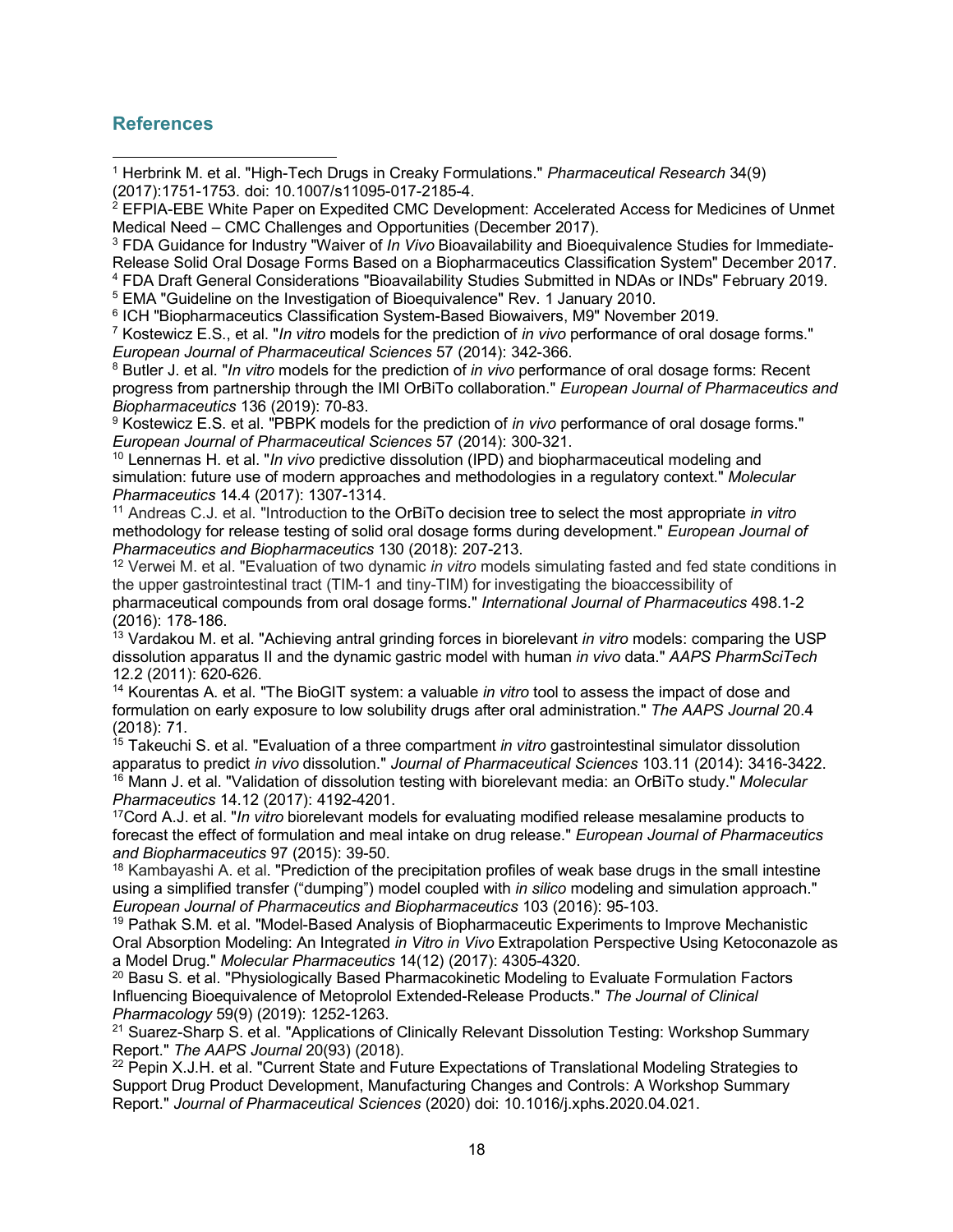23 Njoku J.O. et al., "*In silico* Tools at Early Stage of Pharmaceutical Development: Data Needs and Software Capabilities." *AAPS PharmSciTech*. 20(243) (2019).

 $24$  Jones H. et al. "A Novel Strategy for Physiologically Based Predictions of Human Pharmacokinetics." *Clinical Pharmacokinetics* 45(5) (2006): 511-542.

<sup>25</sup> Miller N.A. et al. "Physiologically Based Pharmacokinetic Modelling for First-In-Human Predictions: An Updated Model Building Strategy Illustrated with Challenging Industry Case Studies." *Clinical Pharmacokinetics* 58 (2019): 727-746.

<sup>26</sup> IMI1 Final Project Report Public Summary (OrBiTo), "WP3 – *In vivo* tools – systems characterization & understanding."

https://www.imi.europa.eu/sites/default/files/uploads/documents/115369\_OrBiTo\_Publishable\_Summary. pdf (Last accessed 18 September 2020).

 $27$  Zhang T. et al. "Prospective Predictions of Human Pharmacokinetics for Eighteen Compounds." *Journal of Pharmaceutical Sciences* 104(9) (2015): 2795-2806.

<sup>28</sup> Jamei M. et.al. "Current status and future opportunities for incorporation of dissolution data in PBPK modeling for pharmaceutical development and regulatory applications: OrBiTo consortium commentary." *European Journal of Pharmaceutics and Biopharmaceutics* 155 (2020): 55-68.

 $29$  Li X. et al. "Justification of Biowaiver and Dissolution Rate Specifications for Piroxicam Immediate Release Products Based on Physiologically Based Pharmacokinetic Modeling: An In-Depth Analysis." *Molecular Pharmaceutics* 16(9) (2019): 3780-3790

<sup>30</sup> Dickinson P.A. et al. "Clinical Relevance of Dissolution Testing in Quality by Design." *The AAPS Journal* 10 (2008): 380-390.<br><sup>31</sup> Stillhart C. et al. "PBPK Absorption Modeling: Establishing the *In Vitro-In Vivo* Link-Industry

Perspective." *The AAPS Journal* 21(19)*(*2019) doi.org/10.1208/s12248-019-0292-3.

<sup>32</sup> McAllister M. et al. "Developing Clinically Relevant Dissolution Specifications for Oral Drug Products-Industrial and Regulatory Perspectives." *Pharmaceutics* 12(1) (2020)

doi.org/10.3390/pharmaceutics12010019.

<sup>33</sup> "Physiologically Based Biopharmaceutics Modeling to Demonstrate Virtual Bioequivalence and Define the Bioequivalence Safe Space: A Case Study." *AAPS PharmSciTech* 360, San Antonio, Texas, USA, 3- 6 November 2019, Available online:

https://www.eventscribe.com/2019/PharmSci360/fsPopup.asp?efp=SUlFUEhHSFQ4MDkx&PosterID=234 136&rnd=0.8368415&mode=posterinfo (Last accessed 18 September 2020).

<sup>34</sup> Okumu A. et al. "Computer simulations using GastroPlus to justify a biowaiver for etoricoxib solid oral drug products." *European Journal of Pharmaceutics and Biopharmaceutics* 72(1) *(*2009): 91-98.

<sup>35</sup> Mitra A. et al. "Application of absorption modeling to predict bioequivalence outcome of two batches of etoricoxib tablets." *AAPS PharmSciTech* 16(1) (2015): 76-84.

<sup>36</sup> Stillhart C. et al. "Addressing biopharmaceutical issues in pediatric drug development: A Roche case study." Poster EuPFI Conference, Malmö, Sweden, September 2019.

 $37$  Parrot, N. et al. "Physiologically Based Absorption Modelling to Predict the Impact of Drug Properties<br>on Pharmacokinetics of Bitopertin." The AAPS Journal 16(5) (2014): 1077-1084.

<sup>38</sup> Pepin X.J. et al. "Justification of Drug Product Dissolution Rate and Drug Substance Particle Size Specifications Based on Absorption PBPK Modeling for Lesinurad Immediate Release Tablets." *Molecular Pharmaceutics* 13(9) (2016): 3256-69.

<sup>39</sup> Kesisoglou F. et al. "Application of Absorption Modeling in Rational Design of Drug Product Under Quality-by-Design Paradigm." *The AAPS Journal* 17 (2015): 1224-1236.<br><sup>40</sup> Mitra A. et al. "Phisiologically based absorption modeling to predict bioequivalence of controlled release

and immediate release oral products." *European Journal of Pharmaceutics and Biopharmaceutics* 134 (2019): 117-125.

 $41$  Mitra, A., et al. "Prediction of pH-Dependent Drug-Drug Interactions for Basic Drugs Using Physiologically Based Biopharmaceutics Modeling: Industry Case Studies." *Journal of Pharmaceutical Sciences* 109 (2020): 1380-1394.

<sup>42</sup> Parrott, N.J., et al., "Physiologically Based Absorption Modeling to Explore the Impact of Food and Gastric pH Changes on the Pharmacokinetics of Alectinib." *The AAPS Journal* (2016): 1-11.

43 Parrott N.J. et al. "Physiologically Based Absorption Modelling to Explore the Impact of Food and Gastric pH Changes on the Pharmacokinetics of Entrectinib." *The AAPS Journal* (2020): 22-78.